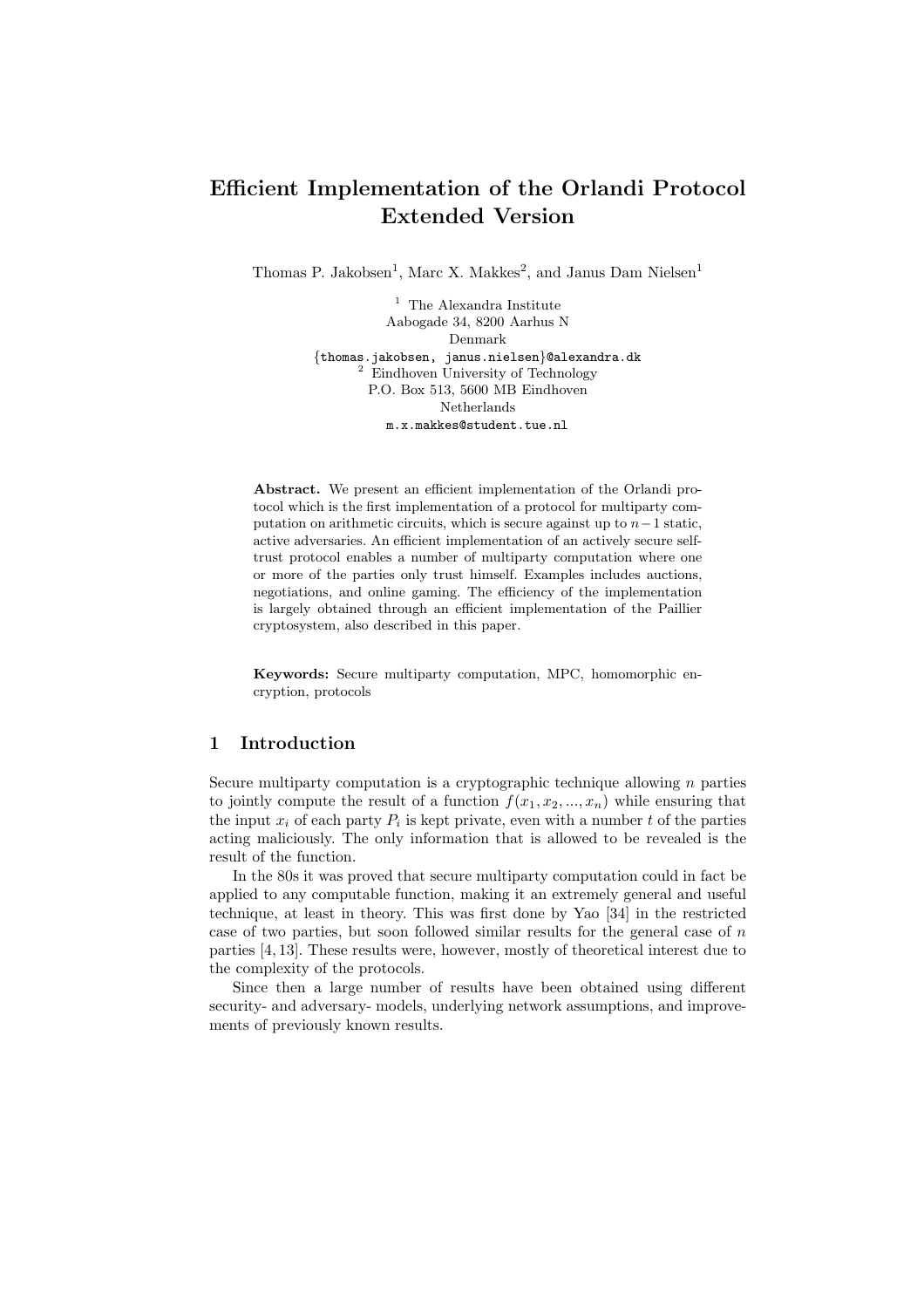In recent years, the theory has advanced enough to allow practical implementations of secure multiparty computation. Examples of practical systems which support evaluation of general multiparty computation are the FairPlay [22], VIFF [32], ShareMind [7], and SIMAP [9] systems. However, many applications are still infeasible in practice, especially those that rely on quick response times like online auctions. Also, in order to be practical, the aforementioned systems tend to either be restrited to a limited number of parties or to loosen up the security model. Some examples of the latter could be assuming that the corrupted parties do not deviate from the protocol (the passive security model) or that at most a certain threshold  $t$  of parties gets corrupted (threshold security model). Especially the active security model have until recently been regarded as too complex for practical implementations. However, recently Lindell, Pinkas, and Smart showned that active security in the two-party case is indeed practical [21], and Damgård, Geisler, Krøigaard, and Nielsen showed that active security can be practical if less than  $n/3$  parties out of n are corrupted [14].

In this paper we go one step further and document an implementation of the Orlandi protocol [27] for secure multiparty computation which is both actively secure and tolerates up to  $n-1$  corruptions. We further describe our benchmarks of this implementation, compare it to benchmarks of related protocols and argue that the protocol is indeed practical.

The rest of the paper is organized as follows. Section 2 gives an introduction to the Orlandi protocol. Section 3 describes our implementation, and we introduce our benchmarks, their setup, and discuss our results in Section 4. In Section 5 we describe and discuss how we removed the main performance bottlenecks using a high-performance implementation of the Paillier cryptosystem. A description of related work is given in Section 6, and we conclude in Section 7 along with discussing future work.

# 2 The Orlandi Protocol

The Orlandi protocol [27] is a protocol for secure multiparty computation on arithmetic circuits, which is secure against up to  $n - 1$  static, active adversaries. We will introduce the protocol in this section by giving a high-level description of the protocol and a detailed account of the parts of the protocol which have been the target of our optimizations. The Orlandi protocol is based on a Verifiable Secret Sharing (VSS) scheme, secure against a dishonest majority, augmented with a protocol for generating random shared multiplicative triples, based on a homomorphic cryptosystem. The Orlandi protocol needs a group G of some prime order p which is specified by the generator  $g \in \mathbb{G}$ . The order p and the generator g are part of the public parameters. A secret  $x \in \mathbb{Z}_p$  is shared in the Orlandi protocol using additive secret sharing. Every party of the computation holds a share  $x_i$  of the secret, two uniform randomly chosen additively secret shared elements  $\rho_{i,1}$  and  $\rho_{i,2}$  in  $\mathbb{Z}_p$  and a public commitment C. The two random elements  $\rho_{i,1}$  and  $\rho_{i,2}$  are needed in order to compute the commitment to the secret, and the commitment is used when reconstructing the secret to check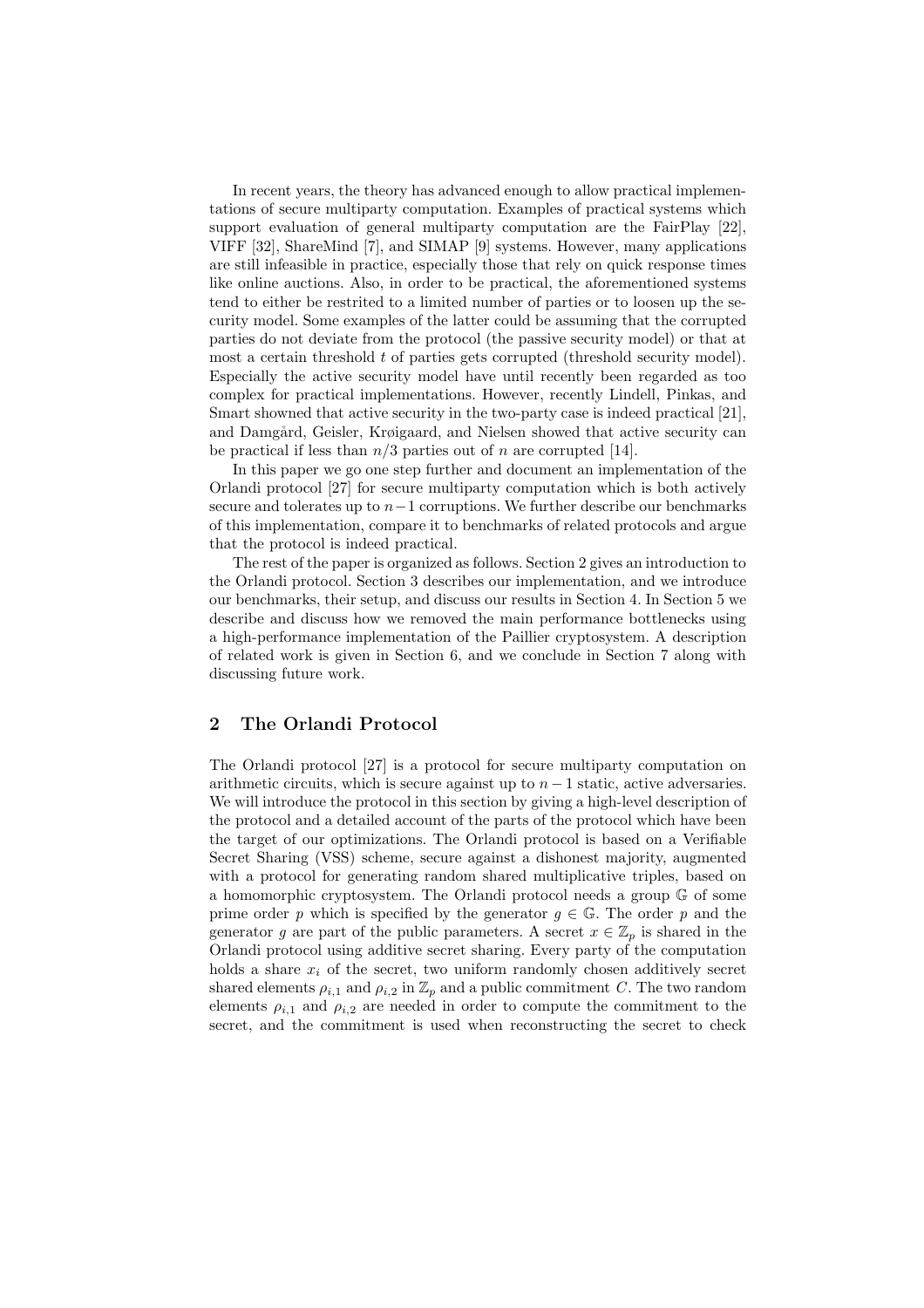that no party contributed a wrong share. The commitment is computed using a double trapdoor Pedersen commitment scheme [30] based on the hardness of the discrete logarithm in the group  $\mathbb{G}$ . The commitment  $C$  is computed as  $C = \text{Com}(x, \rho_{i,1}, \rho_{i,2}) = g^x h_1^{\rho_1} h_2^{\rho_2}$  where  $h_i = g^{t_i}$  for  $i \in \{1,2\}$  and  $t_i$  is a trapdoor. We denote  $h_1, h_2$  as the public key of the commitment scheme. A share in the Orlandi protocol is a four-tuple  $(\mathbb{Z}_p \times \mathbb{Z}_p \times \mathbb{Z}_p \times \mathcal{C})$ , consisting of the share of the secret,  $x_i \in \mathbb{Z}_p$ , two uniformly randomly chosen numbers  $\rho_1, \rho_2 \in \mathbb{Z}_p$ , and a commitment  $C \in \mathcal{C}$  to the secret. We write a share of the secret x as [x]. The protocol is secure in the Common Reference String (CRS) Model [12], and a proof of the security is sketched in Orlandi's PhD progress report [27] under the assumption of the hardness of the discrete logarithm problem in G, the availability of a secure broadcast protocol, and the semantic security of the homomorphic cryptosystem. The security of the protocol holds, up to the security level  $2^{-s}$  if  $\lambda$  and d are chosen such that

$$
s < d \log_2(M) + (d+1)\log_2(\ln(1+\lambda)) + 2 \tag{1}
$$

where  $M$  is the number of multiplicative triples needed for a given computation. We refer the reader to Orlandi's PhD progress report [27] for the intuition behind the above expression. The parameters  $\lambda$  and d are used in the definition of the commands below.

The protocol can be divided into two parts: a preprocessing part where multiplicative triples are generated and an online part where arithmetic expressions are evaluated. The online part provides the commands one would usually expect from a VSS scheme such as commands for sharing a given value  $Input(x)$ , reconstructing a secret  $Open([x])$ , creating a random secret Rand(), addition, subtraction, and multiplication  $(\text{Mul}([x], [y], [a], [b], [c]))$  of shared numbers. We will not explain these commands further, except for the multiplication command. We instead refer the reader to Orlandi's PhD progress report [27]. The preprocessing part is divided into a number of building blocks (leak-tolerant multiplication, triple generation, and triple test), which are composed into the final triple generating (random triple generation) functionality which produces a list of triples. We will describe online multiplication, triple generation, and random triple generation below.

- **Basic Multiplication** We define the multiplication of the shares  $[x]$  and  $[y]$  as  $[z] = \text{Mul}([x], [y], [a], [b], [c])$  where we assume that the parties are given a random triple  $([a], [b], [c])$  s.t.  $c = a \cdot b$  from a honest dealer. The multiplication is realized as follows:
	- 1.  $d = \text{Open}([x] [a])$  and  $e = \text{Open}([y] [b])$ 2.  $[z] = e[x] + d[y] - de + [c]$

The basic multiplication is used both as a building block in the preprocessing phase and also for performing online multiplications. This is the main reason why multiplicative triples are generated in the preprocessing, so that they can be used in online multiplications. It also indicates that one multiplication requires one triple.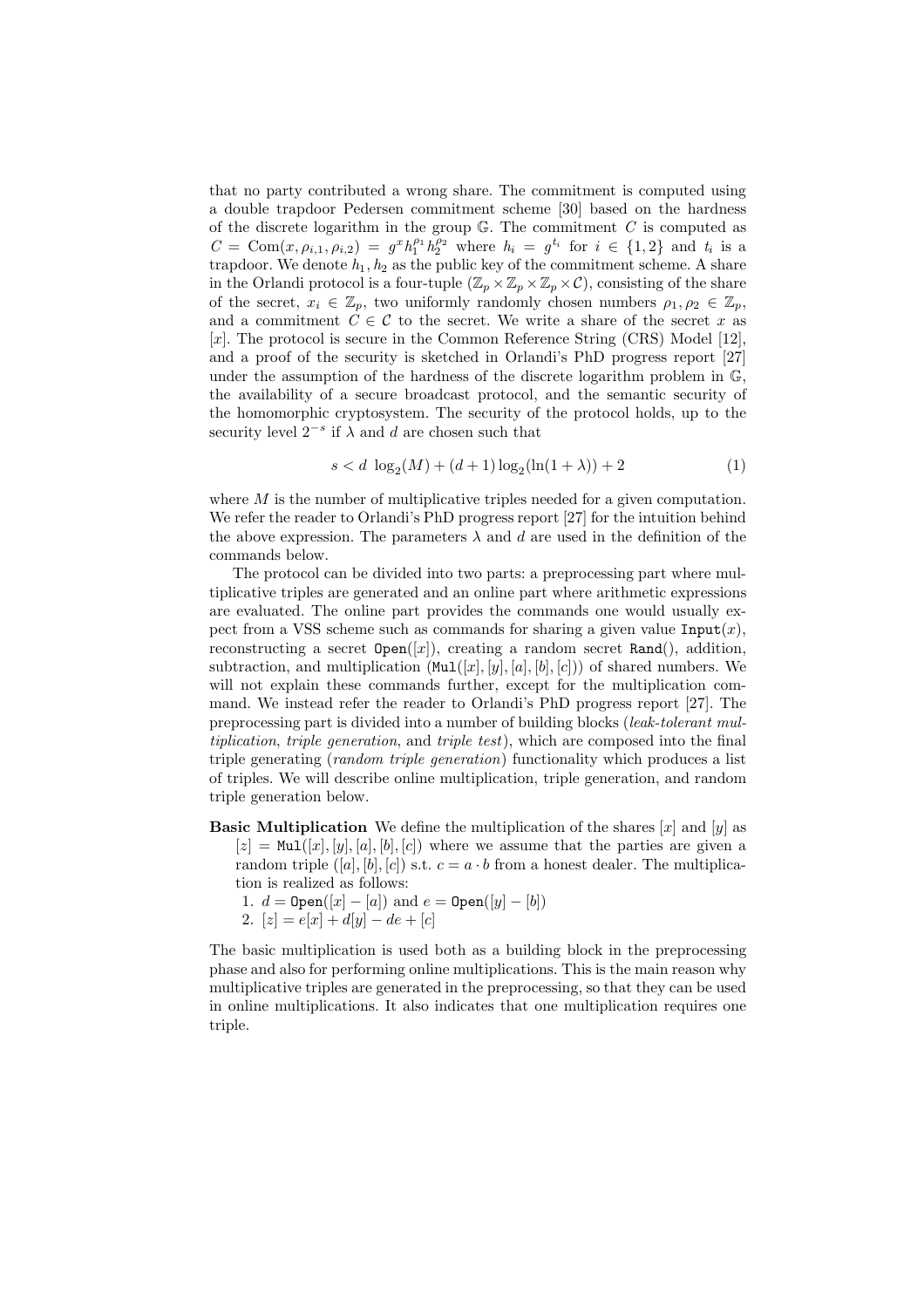The leak-tolerant multiplication of shares [x] and [y] is defined as [x] = LTMul $([x], [y], \mathcal{M})$  where  $\mathcal{M} = \{([a_i], [b_i], [c_i])\}_{i \in \{1, ..., 2d+1\}}$  is a set of multiplicative triples. Leak-tolerant multiplication is an extension of the basic multiplication with the property that if  $d+1$  triples  $(a_i, b_i, c_i)$  are uniformly random in view of the adversary then the protocol leaks no information about  $x, y$ , and  $x \cdot y$ .

TripleGen() generates a triple by having each party first choose random shares [a] and [b] including the needed randomness and the commitments. Second, each party encrypts  $(Enc_{ek<sub>i</sub>}(a<sub>i</sub>))$  his share  $a<sub>i</sub>$  using his public key ek<sub>i</sub> and a homomorphic cryptosystem. Then he broadcasts the encrypted share, the corresponding commitment, and the commitment for  $b_i$ . The share of the product  $[c] = [a] \cdot [b]$  is computed by using the homomorphic property of the received encrypted values to multiply the shares  $[a_i]$  and  $[b_j]$ . The product is then masked with some randomness  $d_{i,j}$  and sent. The share  $c_i$  is then computed by decrypting  $\text{Dec}_{\text{sk}_i}(\gamma_{i,j})$  the product shares, adding them up and subtracting the randomness. The private key of party *i* is  $sk_i$ .

- Triple Generation The triple generation command TripleGen() creates a multiplicative triple which is shared among the parties. The triple generation is realized as follows:
	- 1. Every party  $P_i$  chooses  $a_i, r_{i,1}, r_{i,2} \in_R \mathbb{Z}_p \times \mathbb{Z}_p \times \mathbb{Z}_p$ , computes  $\alpha_i =$  $Enc<sub>ek<sub>i</sub></sub>(a<sub>i</sub>), A<sub>i</sub> = Com(a<sub>i</sub>, r<sub>i,1</sub>, r<sub>i,2</sub>), and broadcasts them$
	- 2. Every party  $P_j$  does:
		- (a) choose  $b_j, s_{j,1}, s_{j,2} \in_R \mathbb{Z}_p \times \mathbb{Z}_p \times \mathbb{Z}_p$ , compute  $B_j = \text{Com}(b_j, s_{j,1}, s_{j,2})$ and broadcast  $\bar{B}_j$
		- (b) Party  $P_j$  does, for every other party  $P_i$ : choose  $d_{i,j} \in_R \mathbb{Z}_{p^3}$  compute and send  $\gamma_{i,j} = \alpha_i^{b_j} \text{Enc}_{\text{ek}_i}(1;1)^{d_{i,j}}$  to  $P_i$
	- 3. Every party  $P_i$  does:
		- (a) compute  $c_i = \sum_j \text{Dec}_{sk_i}(\gamma_{i,j}) \sum_j d_{i,j} \text{ mod } p$
		- (b) pick  $t_{i,1}, t_{i,2} \in \overline{R} \mathbb{Z}_p \times \mathbb{Z}_p$ , compute and broadcast  $C_i = \text{Com}(c_i, t_{i,1}, t_{i,2})$
	- 4. Everyone computes  $(A, B, C) = (\prod_i A_i, \prod_i B_i, \prod_i C_i)$
	- 5. Every party  $P_i$  outputs:
		- $([a]_i, [b]_i, [c]_i) = ((a_i, r_{i,1}, r_{i,2}, A_i), (b_i, s_{i,1}, s_{i,2}, B_i), (c_i, t_{i,1}, t_{i,2}, C_i))$

The computation inside encrypted values gives rise to the requirement that the modulus of the cryptosystem  $N$  must be much larger than the modulus of the shares and the commitment scheme  $p$ . This is not an issue in practice because the key size of a factorization based cryptosystem is usually much bigger than the order of the group of points on an elliptic curve, if the same level of security is to be obtained.

The triple test command TripleTest() creates one multiplicative triple from two. The first triple is used to check the correctness of the second triple. This removes the risk of overflow in the encrypted computation in TripleGen() with overwhelming probability. The overflow may occur due to the differrence in the modulus of the cryptosystem and the shares and the commitment scheme.

Random triple generation RandomTriple() creates a set of multiplicative triples  $M$  of size  $M$ , which we call the *result set*. The result set is created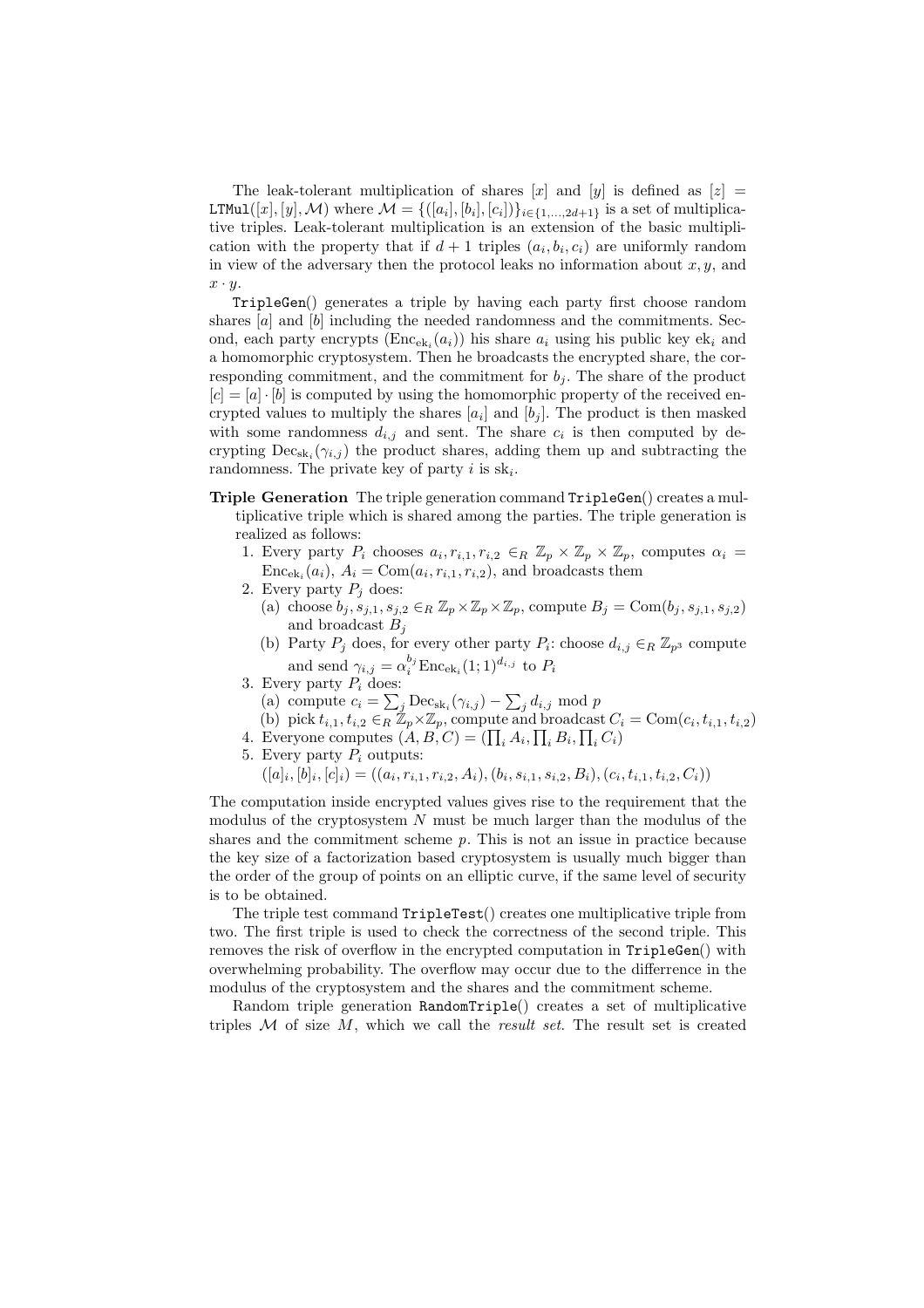by first generating a larger *distillation set*  $D$  of triples using  $Tripletest()$ . The size of the distillation set depends on the security parameter and  $M$ . The result set is distilled from the distillation set by first choosing a uniformly random subset called the test set  $\mathcal{T} \subset \mathcal{D}$  of size  $\lambda(2d+1)M$ . The triples in the test set are checked for correctness, and if any inconsistency is detected the protocol is aborted. Second the remaining triples  $\mathcal{D}\backslash\mathcal{T}$  are partitioned into M random sets of size (2d+1). The result set is generated using these sets and the  $\mathcal{F}_{\text{PP}}(\text{rand}, \ldots)$ functionality.

- Random Triple Generation The implementation of the random triple generation command RandomTriple() creates a set  $M$  of multiplicative triples of size  $M$  which is shared among the parties. The random triple generation is realized as follows:
	- 1.  $\mathcal{D} = \emptyset$ . For  $i = 1, ..., (1 + \lambda)(2d + 1)M$  do:  $\mathcal{D} = \mathcal{D} \cup \text{TripleTest}()$
	- 2. Coin-flip a subset  $\mathcal{T} \subset \mathcal{D}$  of size  $\lambda(2d+1)M$
	- 3. For all  $i \in \mathcal{T}$  the parties reveal the randomness used for TripleTest()
	- 4. Check that the randomness is consistent with the view. Check that  $a_i, b_i < p$  and  $d_{i,j} < p^3$ . Abort otherwise.
	- 5. Partition  $\mathcal{D}\setminus\mathcal{T}$  in M random subsets  $\mathcal{D}_i$  of size  $(2d + 1)$
	- 6. For  $i = 1, ..., M$  do:
		- (a)  $[a] = \mathcal{F}_{\text{PP}}(\text{rand}, \ldots), [b] = \mathcal{F}_{\text{PP}}(\text{rand}, \ldots), [r] = \mathcal{F}_{\text{PP}}(\text{rand}, \ldots)$
		- (b)  $[c] = \text{LTMul}([a], [b], \mathcal{D}_i)$  and  $\text{Open}([c] + [r])$
		- (c) Add  $([a],[b],[c])$  to M

The  $\mathcal{F}_{\text{PP}}(\text{rand}, \ldots)$  functionality used in the random triple generation creates a random share using the  $\prod_{\mathrm{comm}}$  protocol described in Chapter 4 of Orlandi's PhD progress report [27]. The difference between using the Rand() function and the  $\mathcal{F}_{\text{PP}}$  functionality is twofold. First, they differ in the security model of the overall protocol. If one uses the Rand() function then the protocol provides stand-alone security [11] whereas if one uses the  $\mathcal{F}_{\text{PP}}$  functionality then it is secure in the CRS model. Second, they differ in speed. The Rand() function is faster than the  $\mathcal{F}_{\text{PP}}$  functionality because the latter generates random shares using Universal Composable commitments whereas the first does not. In the implementation we use the Rand() function and thus achieve stand-alone security.

In the original protocol it is assumed that the public key for the commitment scheme is provided to the parties by a trusted third party (TTP), so that the key is randomly chosen. However in a real world setting, where the parties don't trust each other, it might not be the case that there is a single TTP that all parties trust. Other ways of generating the public key might include: measuring some physical random quantity, running a coin-flip protocol, or modeling a hash function with a random oracle (e.g. the first party can choose a random string r and publish  $(r, H(r))$  and everyone parses  $H(r)$  as the public key). The security of the whole protocol will reflect the security of the method used to generate the public key.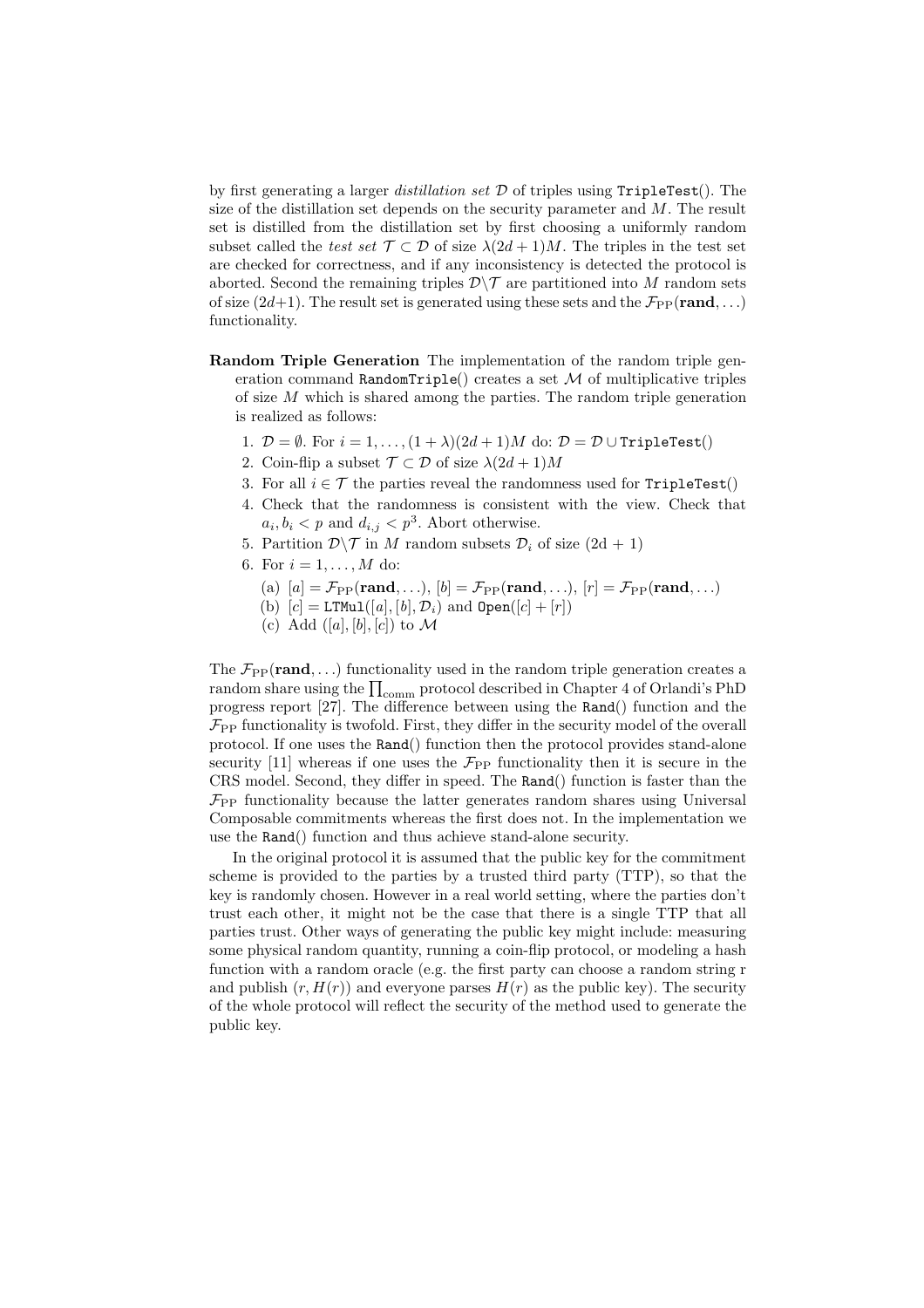## 3 Implementation of the Orlandi Protocol

In this section we describe how we implemented the Orlandi protocol using VIFF, the Virtual Ideal Functionality Framework [14, 32]. VIFF is an open source framework implemented in Python for executing general multiparty computations. It is possible to extend VIFF with new protocols for evaluation of arithmetic circuits. Such protocols are called runtimes in VIFF lingo and are materialized by the Runtime class, which new runtimes must subclass. A share in VIFF is represented by instances of the Share class. A Share instance represents a value to be compute in the future, and one can attach callbacks which will be executed once the share gets a concrete value. A share in the Orlandi protocol is represented using the OrlandiShare class which extends Share . The concrete value held by an OrlandiShare form a tuple as described in Section 2.

The Orlandi protocol is implemented as the OrlandiRuntime, a subclass of Runtime and as such overloading the usual addition, subtraction and multiplication operators. It also provides some further methods largely corresponding to the commands described in Section 2. The implementation of the various commands follows the protocol closely, except that we combine steps and/or schedule them in parallel whenever possible. An example where we combine steps is step 1, 2.a, and 2.b of TripleGen() where we save one broadcast operation. An example of scheduling operations in parallel is the TripleTest() command where two TripleGen() commands are scheduled in parallel with one Open() and a Rand() command.

To speed-up the computation it can be observed that in step 2.c of the TripleGen() function that  $\mathrm{Enc}_{\mathrm{eki}}(1;1)$  will result in  $g^{N+1}$  when encrypting with the Paillier system. Hence,  $\gamma_{ij}$  can be computed by using a simultaneous multiexponentiation method as described in Section 5 i.e.  $\gamma_{ij} = \alpha_i^{b_j} (g^{N+1})^{d_{ij}}$ . In addition, when using homomorphic properties of the Paillier cryptosystem, step 3.a can be rewritten to  $c_{ij} = \text{Dec}_{sk}(\prod_j \gamma_{ij} \mod N^2) - \sum_j d_{ij}$ , which results in just doing one exponentiation in total instead of one per party.

The security of the Orlandi protocol is based on the assumptions of the hardness of the discrete logarithm of the group used and the presence of a broadcast channel. We satisfy the hardness assumption of the discrete logarithm by computing the commitments in a group defined by an elliptic curve over the field  $\mathbb{F}_p$  with prime p of 192-bits with the generator g and the public key  $h_1, h_2$ which consists of points on the curve. The computation of a commitment can be reformulated in terms of the corresponding operations on an elliptic curve. Multiplication of two group elements becomes addition, division becomes subtraction, and exponentiation by a scalar becomes multiplication by a scalar. A commitment is thus computed as  $x_i \cdot g + \rho_{i,1} \cdot h_1 + \rho_{i,2} \cdot h_2$  and the result is a point on the curve. We have implemented the commitment scheme as a Python C extension using the industry strength PrimeInk ECC library v. 6.4.0 [1]. The main obstacle was the conversion from integers in base  $2^{15}$ , which is used as the internal representation of arbitrary precision integers in Python, to base  $2^{32}$  which is the representation used by PrimeInk ECC. The broadcast channel assumed by the Orlandi protocol is implemented using an instance of the weak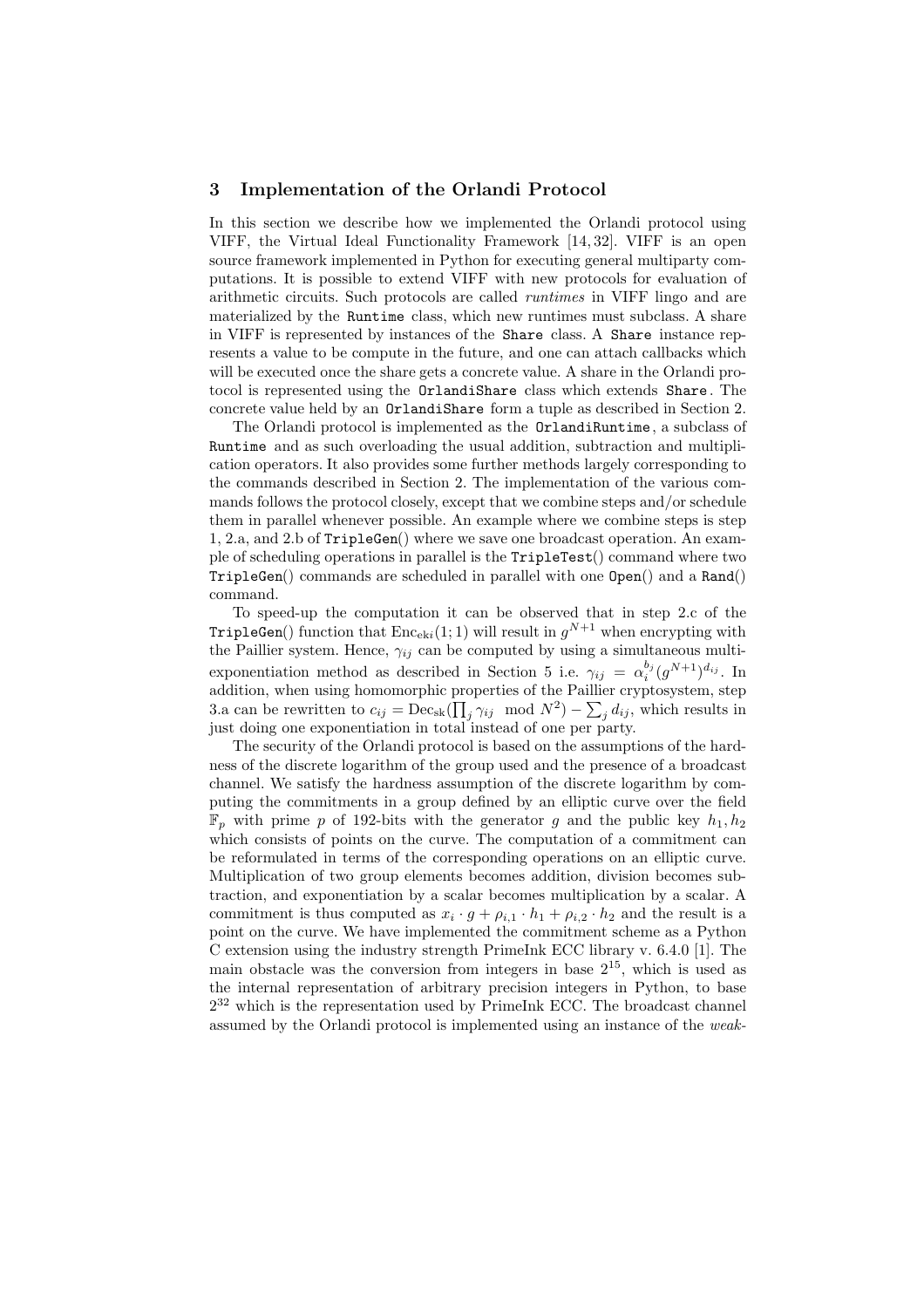crusader broadcast. The weak-crusader broadcast is a variant of the crusader broadcast [16] where we allow a malicious adversary to make some honest parties output a message while others abort. The crusader broadcast is not needed in the Orlandi case since the protocol is already vulnerable to denial of service attacks, e.g. an adversary can just refrain from sending messages at all. By relaxing the requirements on the broadcast protocol we also get a more efficient implementation since we do not need a signature scheme. The protocol consists of two rounds. In the first round the *senders* send a value to each of the receivers, who then computes a collision resistant hash of the received value, and sends it to the other receivers in the second round, who check the correctness. We generally use the broadcast protocol in the implementation for broadcasting from a set of parties to all parties, except for the share reconstruction command in the case where only some subset of the parties should learn the output.

**Broadcast**  $ls = broadcast(value, senders, receivers)$ , where the result ls is a list of received values.

- 1. Each party  $P_i \in senders$  sends value to every party  $P_i \in receivers$
- 2. Every party  $P_i$  in *receivers* computes a collision resistant hash on the received value and sends the hash to every other party in receivers
- 3. Each party in receivers checks that the received hash is equal to the hash computed by the party in the previous step, and returns value if true, or aborts if not

## 4 Benchmarks

In this section we describe how we have benchmarked our implementation with various levels of optimization, and discuss the results. We have chosen to benchmark the three commands Mult , TripleGen, and RandomTriple, because the other commands are not much different than the commands in a standard additive secret sharing scheme. Mult and TripleGen are straightforward to benchmark since they do not depend on the security parameter. The execution of RandomTriple on the other hand depends on the security parameter and the needed number of triples.

The RandomTriple command generates a set of triples which is distilled into a smaller set that is the result of the command. The total number of triples generated is  $(1 + \lambda)(2d + 1)M$  where M is the size of the result set, and  $\lambda$  and d have to satisfy Equation 1. The overhead of distilling M triples is  $(1 + \lambda)(2d +$ 1)−1, and it is clear from Equation 1 that the overhead increases as the security parameter goes up, but also that it decreases as the number of needed triples M increases. This gives two interesting dimensions along which to investigate the execution time.

It is infeasible to benchmark every possible combination of security parameter and number of triples so we chose the security parameter values 1 (covert security [2]), 16, and 21, and 5, 10, and 30 triples, because they are representative and feasible for the interval of interesting security parameters [1, 32]. They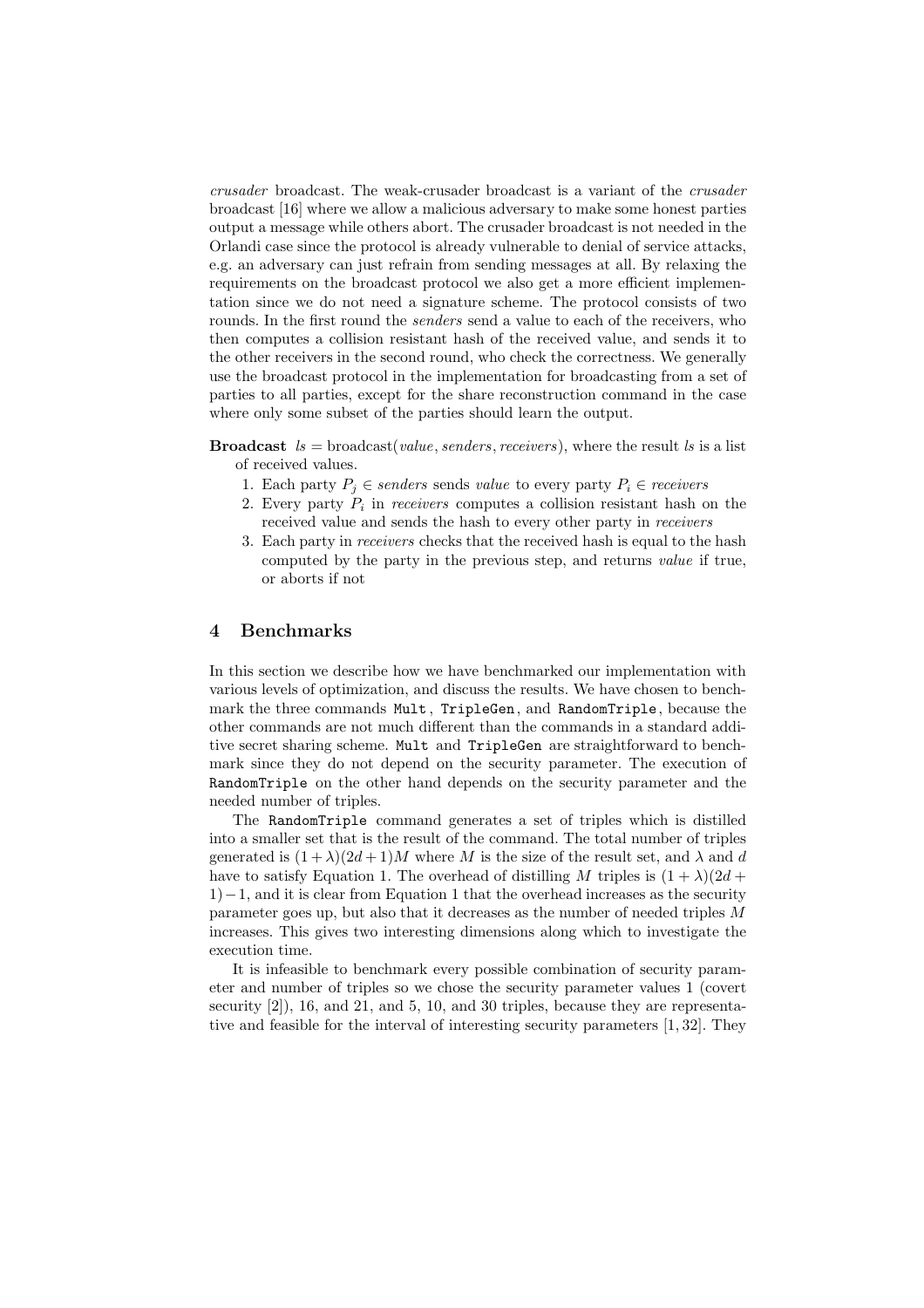are feasible in the sense that they can be computed in a reasonable amount of time. We have chosen  $\lambda$  and d such that the overhead is minimal.

The benchmarks are created using the VIFFBench Framework [33], which automates benchmarking of VIFF protocols. The benchmarks are defined as a small program parametrized with the number of parties and the VIFF repository revision. The results are automatically stored in a relational database. We have chosen to hardwire to numbers  $t_1, t_2$  into the implementation, in order to avoid unnecessary complexity. The numbers are used to compute the public keys (as  $g^{t_1}, g^{t_2}$ ) for the commitment scheme. This breaks the security of the implementation if one is to use the implementation for practical applications. It does, however, not influence the efficiency of the commands, because the key can be computed in a setup phase, before the preprocessing phase. We have performed three benchmarks which were executed for each of the VIFF revisions containing significant improvements to the commands. Except for random triple generation which is only benchmarked for revision 1435. The online multiplication benchmark consist of 100 multiplications run in parallel. If we only executed one multiplication we would get too close to the resolution of the system clock that it would affect the precision of our measurements. The triple generation and the random triple generation benchmarks, on the other hand, only execute one invocation of the corresponding commands, because the execution time is much longer. For each revision we have repeated each benchmark 50, 50, and 1 times for online multiplication, triple generation, and random triple generation, respectively, in order to eliminate random noise. Executing the random triple generation 50 times for each revision would be prohibitively time consuming. All the benchmarks are performed using 1024-bits key size for the Paillier cryptosystem. We do not investigate how the implementation behaves as the latency on the network changes. The benchmarks were performed by using up to 10 identical computers equipped with 1 GHz dual-core AMD Opteron 2216 processors with 2x1 Mb level 2 cache and 2 Gb RAM each. The hosts are running Red Hat Enterprise Linux 5.2 on a 64-bit x86 architecture and were connected using gigabit Ethernet with a round-trip latency of 0.104 ms. One of the machines was chosen as the coordinator, whose responsibility it was to distribute and execute the benchmarks on the needed subset of the nine other machines. VIFFBench chooses the subset randomly.

### 4.1 Benchmark Results

The results of the basic multiplication benchmarks are shown in Table 1 where the average execution time for one multiplication is presented for two to nine parties along with the standard deviation. We clearly see that the implementation is efficient and achieves 15.9 ms per multiplication for three parties. The Figure also shows that the average execution time increases linearly as the number of parties increases which is as expected due to the broadcast. A multiplication basically consists of two Open() operations with execution time linear in the number of parties. The execution time for two parties is not as expected. Based on the protocol we would expect it to be faster than for three parties, but the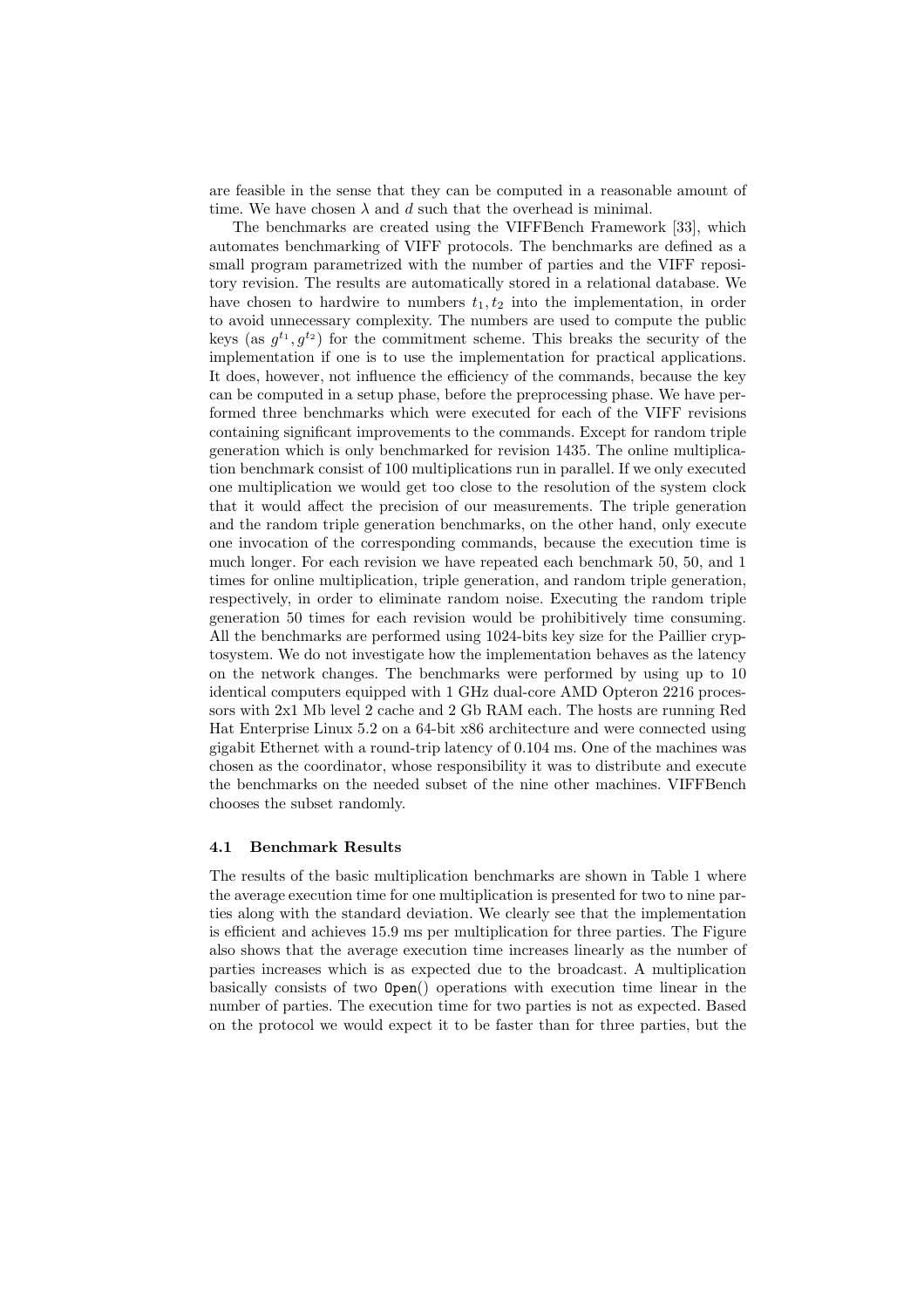| parties     |      |      |     |                            |           |     |      |
|-------------|------|------|-----|----------------------------|-----------|-----|------|
| time (ms)   | 27.4 | 15.9 |     | $19.7 \mid 22.8 \mid 25.6$ | 26.7 28.2 |     | 35.9 |
| stdvar (ms) | 0.1  | 3.5  | 4.7 | 6.7                        |           | 8.1 |      |

Table 1. The average *execution time* in ms. of selected Basic Multiplication benchmarks as function of the number of parties.

measurements shows that it is slower than for three, four, five, six, and even seven parties. We contemplate that the cause of this anomaly is that for two parties the implementation is CPU bound and not network bound as we have observed for three parties. The standard deviations are large compared to the measurements, and indicates some variation in our measurements. However the timings are meaningful and the basic multiplication is useful in practice even if we take the standard deviation into account.

Table 2 shows the average execution time of triple generation for two, three, and nine parties and the data is visualized as a graph in Figure 1. We only show a subset of our measurements, please see Table 5 in the Appendix for the full set of measurements. We have benchmarked different revisions of our implementation corresponding to the various optimizations we have performed. Revision 1231 is the initial unoptimized implementation which uses the implementation of Paillier in VIFF, revision 1355 in-lined step 1, 2.a, and 2.b of TripleGen(), 1370 uses our efficient implementation of the Paillier cryptosystem, 1393 moves step 2.c into C, 1399 moves step 3.a into C, and 1400 is a minor technical optimization.

The performance of the final revision is below 200 ms for all but two and four parties. This is encouraging for practical uses of the protocol. Based on the definition of TripleGen() we would expect to see the execution time increase linearly  $(\mathcal{O}(n))$  in the number of players n. This is also the case until revision 1393. One explanation is that random noise is more dominant when the measured time is small. We again see that two parties are slower than even nine parties, but it seems like the anomaly is introduced in revision 1370, where we use a more efficient implementation of Paillier. This is consistent with our earlier observation that the two party case is CPU bound and the other are network bound. It is

| parties        |         | 1231   | 1355   | 1370  | 1393  | 1399  | 1400  |
|----------------|---------|--------|--------|-------|-------|-------|-------|
| $\overline{2}$ | time    | 3519.6 | 3519.6 | 894.6 | 243.8 | 226.5 | 224.2 |
| $\overline{2}$ | stdvarl | 1.0    | 0.8    | 3.2   | 0.9   | 0.7   | 0.7   |
| 3              | time    | 3972.7 | 4012.1 | 376.3 | 155.0 | 168.3 | 170.9 |
| 3              | stdvar  | 94.8   | 157.4  | 72.1  | 59.2  | 35.9  | 38.2  |
| 9              | time    | 8937.4 | 8849.7 | 846.9 | 237.0 | 188.9 | 188.4 |
| 9              | stdvar  | 460.2  | 281.2  | 27.0  | 36.5  | 20.7  | 29.0  |

Table 2. The average *execution time* in ms. of triple generation as a function of number of parties.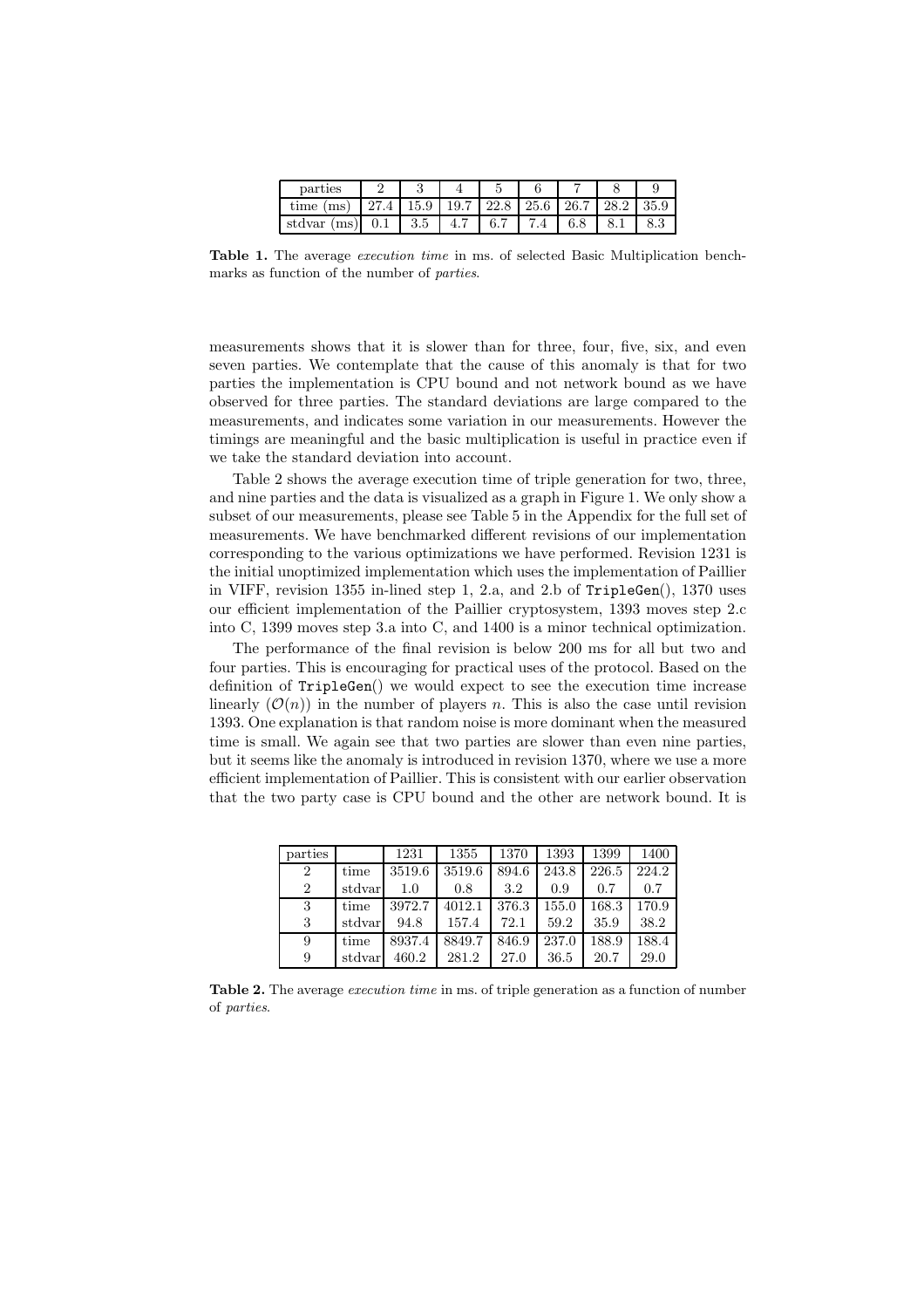

Fig. 1. The average *execution time* in ms. of selected Triple Generation benchmarks as a function of the changes to the implementation.

clear from Figure 1 that the use of an efficient implementation of Paillier gives a substantial improvement of the execution time and is the main contributor to the efficiency of the Orlandi implementation. The Figure shows that rewriting step 2.c in C gives a larger performance increase then rewriting step 3.a does, which is as we would expect. Step 2.c is more computational intensive. The improvements we have done in the Python code in revision 1355 and 1400 are dwarfed by the other improvements.

Table 3 shows the average execution time of random triple generation defined in revision 1435 for two, three, and nine parties. The full set of measurements can be found in Table 6. One would expect the benchmarks to show that the execution time per triple increases as the security parameter increases  $(\mathcal{O}(d \log \ln(\lambda)))$ and decreases as the number of triples increases. The measurements shows that the execution time increases as the security parameter increases. And, in most cases the execution time also decreases as the number of triples increases. Ran-

| S  |       |       |       | 16     | 16     | 16     | 21     | 21     |        |
|----|-------|-------|-------|--------|--------|--------|--------|--------|--------|
|    |       |       | 30    |        |        | 30     |        |        | 30     |
| ച  | 0.872 |       | 1.370 | 15.879 | 15.157 | .641   | 20.959 | 16.560 | 16.453 |
| -3 | 1.598 | 0.952 | 1.059 | 11.796 | 11.883 | 10.944 | 16.931 | 15.981 | 15.269 |
| -9 | 2.238 | 1.799 | 1.794 | 25.931 | 24.444 | 25.638 | 31.901 | 32.572 | 37.545 |

Table 3. The average execution time in seconds of random triple generation as a function of parties  $(2, 5, \text{ and } 9)$ , security parameter, and number of triples.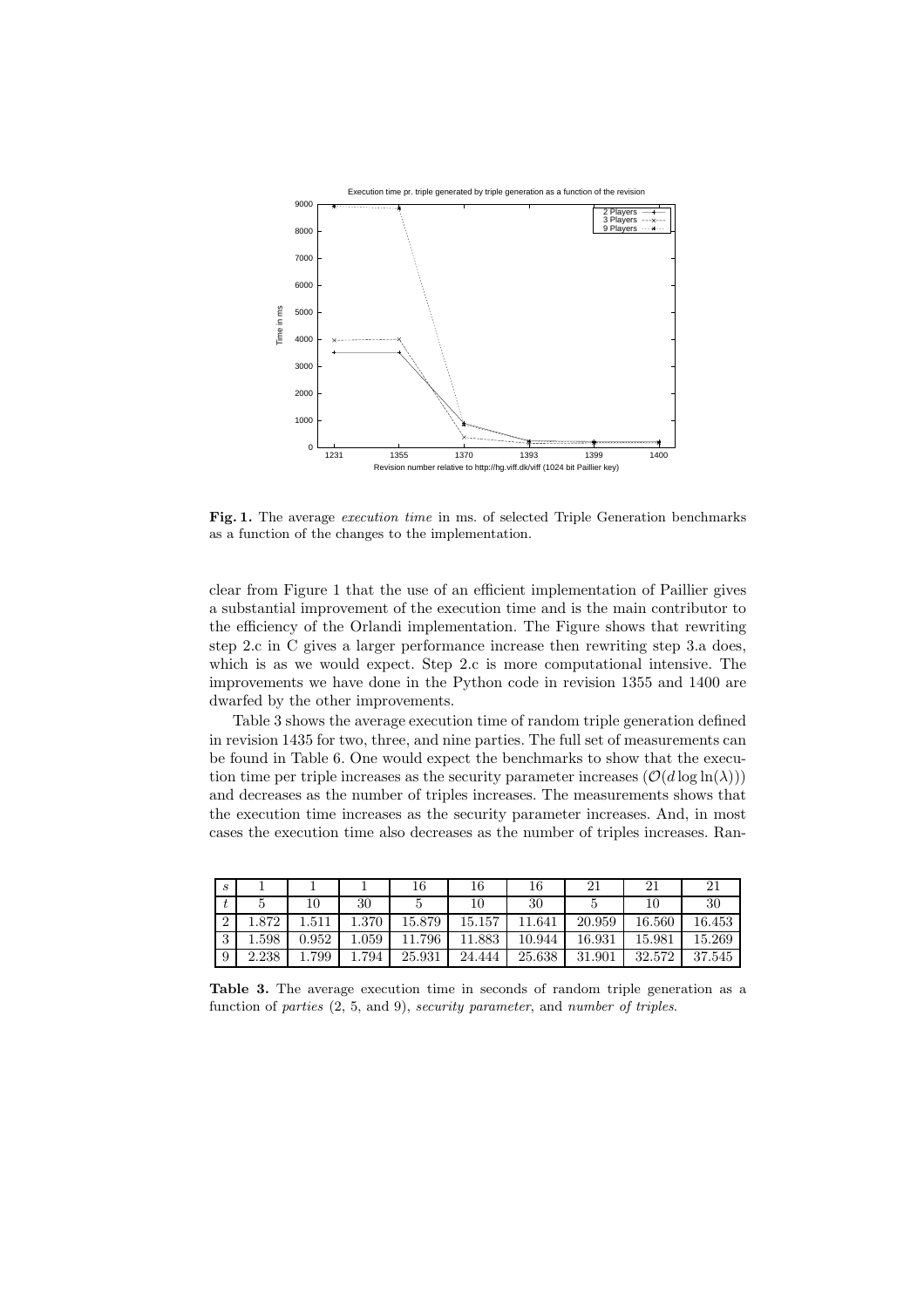dom noise may explain the cases where we do not see the a decrease in execution time. We have only run the benchmarks once for each combination of security parameter and number of triples due to time considerations.

### 4.2 Performance Comparison

We are aware of two other implementations of secure multiparty computation protocols with active security: A protocol by Damgård, Geisler, Krøigaard, and Nielsen (DGKN) which has been implemented in VIFF [14], and a protocol by Lindell, Pinkas, and Smart (LPS) [21]. The performance of these implementations cannot be directly compared to the performance of the Orlandi protocol since they rely on different security models and the benchmarks have been done on different hardware. However, in this section we will try to elaborate on the difference between the performance of the systems.

The DGKN protocol provides evaluation of arithmetic circuits and is secure against an adaptive active adversary up to a threshold of  $n/3$  corrupted parties. An adversary may halt the computation up to a synchronization point, not after - in which case termination is guaranteed. The LPS protocol is a 2-party protocol for evaluation of boolean circuits. The Orlandi protocol is a full-threshold multiparty protocol. Both the Orlandi and the LPS protocol are secure against a static active adversary, the security is based on cryptographic assumptions, and they are "unfair" in the sense that a corrupt party can prevent honest parties from getting any result while the corrupt party get results himself.

It is difficult to make a direct comparison between our results and those reported for the LPS protocol, since they do not benchmark multiplications, but rather comparisons of 16-bit integers.

Results have been reported for the DGKN protocol for 4, 7, 10, 13, 16, 19, 22, and 25 parties. If we compare the numbers for 4 and 7 parties, which is the setups we have numbers for, then DGKN takes 4 and 6 ms which is only a factor 5 (roughly) better than our results for the online case. Whereas in the preprocessing case the DGKN uses 5 ms and 22 ms in the best case, which is a factor 80-240 better then our implementation even with the smallest security parameter. Based on these numbers our implementation may seem inferior, but remember that the Orlandi protocol provides full threshold. And the benchmarks show that it is possible to use the Orlandi protocol in practice.

# 5 High-performance Paillier

Various non-deterministic cryptosystems have been proposed based on randomized encryption schemes which encrypt a message  $m$  by raising a base  $q$  to the power m and suitably randomizing this result  $[5, 15, 17, 25, 26, 28]$ . The security of these systems is based on the intractability of various "residuosity" problems. As an important consequence of this encryption technique, those schemes have homomorphic properties. These homomorphic properties enable computation on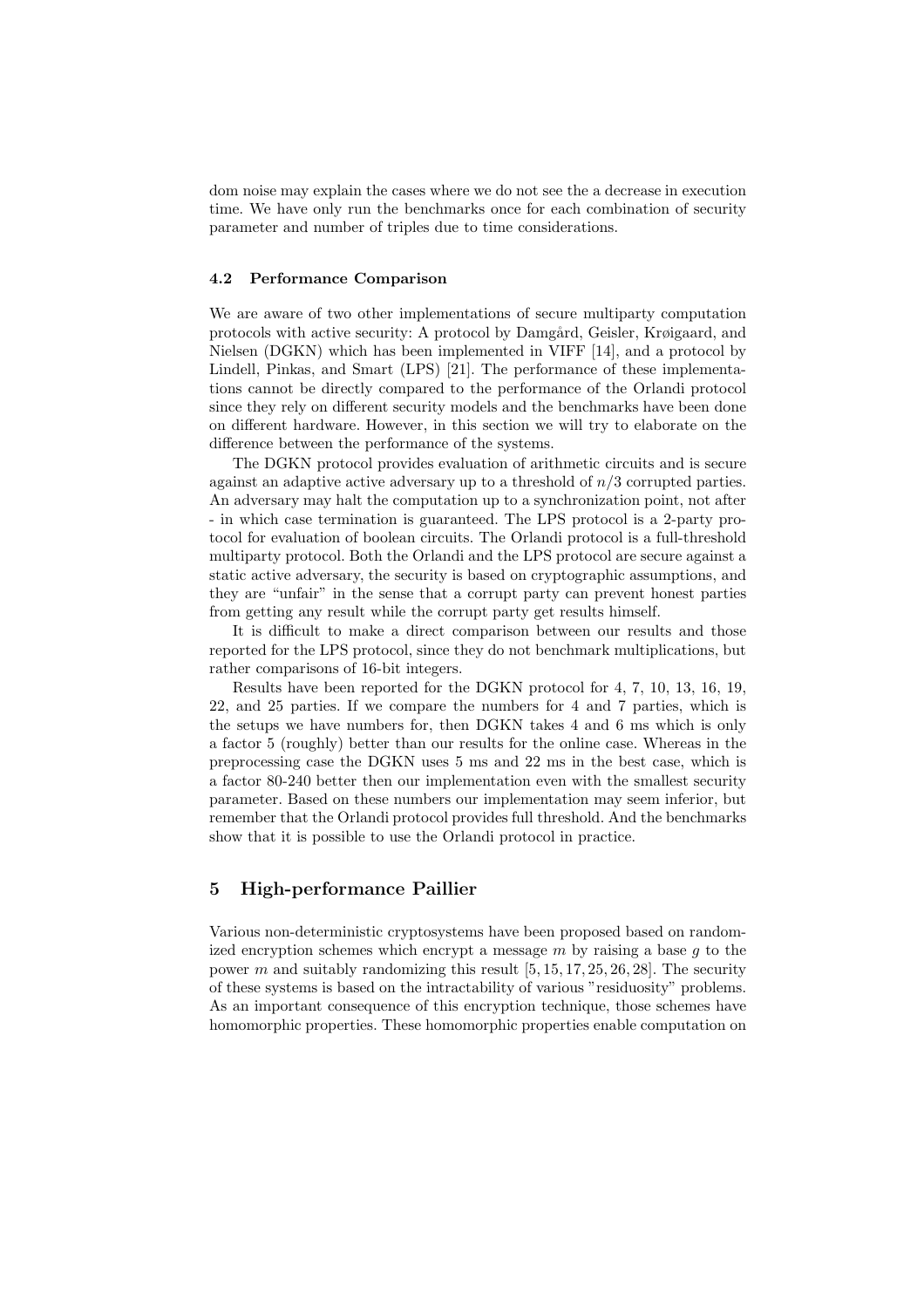- Key Generation: Let N be a RSA modulus  $N = pq$ , where p and q are large prime integers. Let  $g \in \mathbb{Z}_{N^2}^*$  be chosen such that its order is a multiple of N. Let  $\lambda(N) = \text{lcm}(p-1, q-1)$ . The public key is  $(g, N)$ , and the private key is  $\lambda(N)$
- **Encryption**: To encrypt a message  $m \in \mathbb{Z}_N$ , randomly chose  $r \in \mathbb{Z}_N^*$  and compute the ciphertext  $c = g^m r^N \mod N^2$ .
- **Decryption:** The decryption of c is defined by  $\frac{L(c^{\lambda} \mod N^2)}{L(g^{\lambda} \mod N^2)}$  mod N Where the  $L(\mu)$  function is defined as  $\frac{\mu-1}{N}$  and takes inputs of  $S_N = \{u \lt N^2 \mid u = 1\}$ mod  $N$ .

Fig. 2. The main variant.

- Key Generation: Let N be a RSA modulus  $N = pq$ , where p and q are large prime integers. Let  $\lambda(N) = \text{lcm}(p-1, q-1)$  and choose  $\alpha$  such that it divides  $\lambda(N)$ . Let  $h \in \mathbb{Z}_{N^2}^*$  such that is has maximal order of  $n\lambda(N)$ , and  $g = h^{\lambda/\alpha} \mod N^2$ . The public key is  $(g, N)$ , and the private key is  $\alpha$
- **Encryption:** To encrypt a message  $m \in \mathbb{Z}_N$ , randomly chose  $r \in \mathbb{Z}_N^*$  and compute the ciphertext  $c = g^{m+r\cdot N} \mod N^2$ .
- **Decryption:** The decryption of c is defined by  $m = \frac{L(c^{\alpha} \mod N^2)}{L(g^{\alpha} \mod N^2)}$  mod N Where the  $L(\mu)$  function is defined as  $\frac{\mu-1}{N}$  and takes inputs of  $S_N = \{u \lt N^2 \mid u = 1\}$ mod  $N$ .

Fig. 3. The subgroup variant.

ciphertexts without knowing the context. This allows for a wide spread of applications such as secure multiparty computations, like Orlandi's protocol. In this section we discuss the Paillier cryptographic system and its implementation and optimization.

### 5.1 Description of the Paillier Schemes

Paillier has presented multiple closely related cryptosystems [28, 29]. We will focus on the main- and subgroup variants of these cryptosystems shown in Figure 2 and 3, respectively. The subgroup variant is slightly different as it computes residues in a subgroup of order  $\lambda(N)$ .

#### 5.2 Paillier Performance Evaluation

A common task in implementations of many public-key cryptosystems is multiexponentiation in commutative groups. This is also the case for the Paillier cryptosystem, namely computing  $g^m r^N \mod N^2$  for the main variant and  $g^m (g^N)^r$ mod  $N^2$  for the subgroup. Many algorithms have been proposed to speed-up the computation a single exponentiation  $[10, 24, 35, 20, 23]$ . These algorithms can be modified to compute a product over of multiple exponentiations in such a way that it is faster then a product of single exponentiations. In the following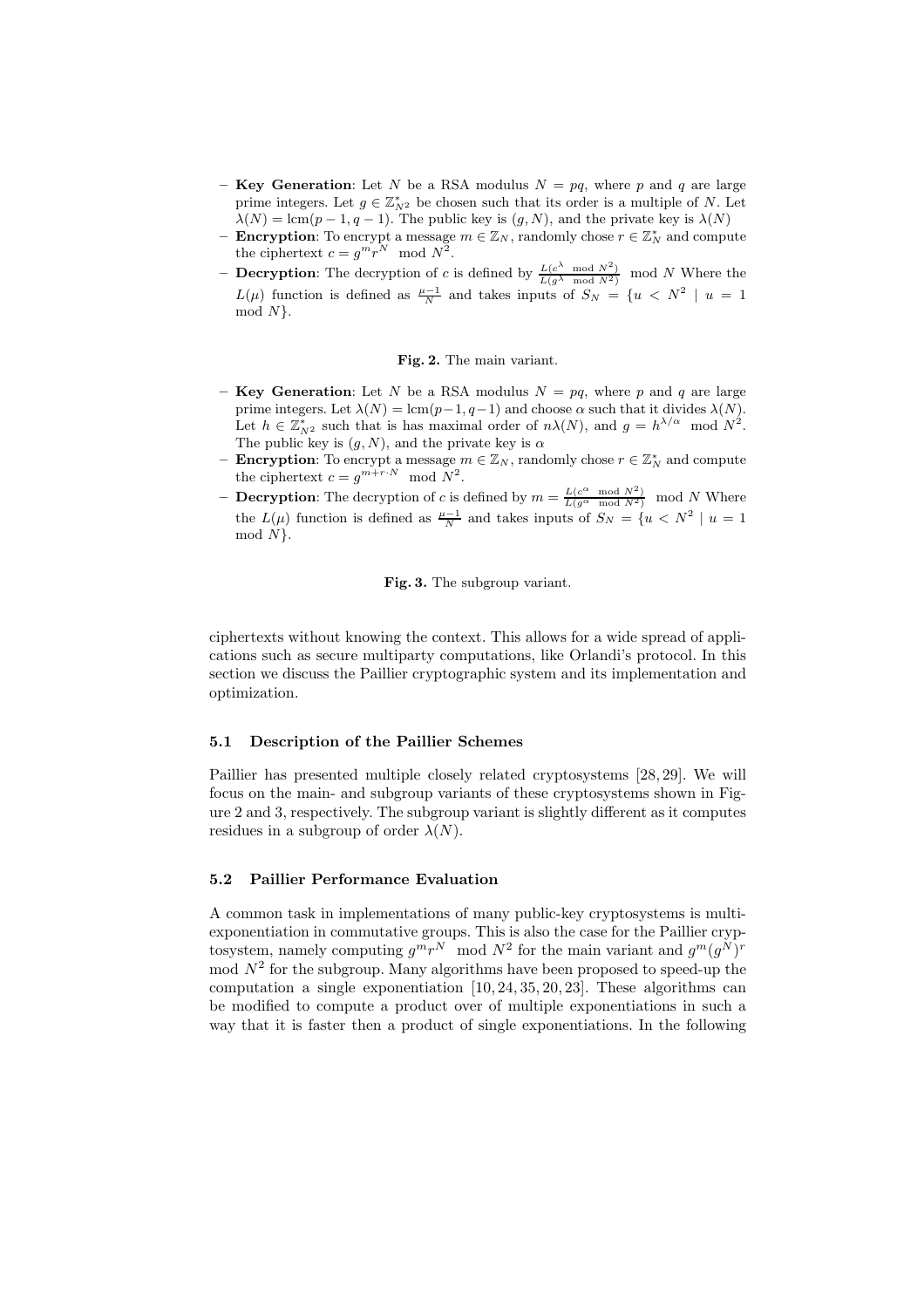subsections we show how to reduce this overhead with different simultaneous multi-exponentiation algorithms.

The simultaneous  $2^k$ -ary method was first introduced by Brauer [10], the idea behind the method is slicing the binary representation of an exponent into pieces using a windows of length  $k$  and processing the exponent in a larger basis. For each evaluation of the exponent the intermediate results get raised by power of  $2^k$  and multiplied by its base raised to the power of the evaluated bits in the exponent. The powers  $\{0, 1, 2, \ldots, 2^k - 1\}$  of base g are precomputed in an auxiliary table.

In order to make the  $2^k$ -ary method evaluate two powers at the same time (i.e.  $g_1^{e_1} g_2^{e_2} \mod n$ ). Two separate auxiliary tables with there powers of  $g_1$  and  $g_2$  are required. Each time both exponents get evaluated at the same time. First the intermediate result is raised to  $2<sup>k</sup>$  and is multiplied by each separate base raised to the power of the evaluated bits from the corresponding exponent. This saves a squaring for every bit that is evaluated.

## Algorithm 1  $2^k$ -ary Method

```
Input: aux_a, aux_b, b = 2^k - 1, e_1, e_2Output: g_1^{e_1} \cdot g_2^{e_2} \mod nA \leftarrow 1for j = \lfloor (b-1)/w \rfloor w down to 0 do
A \leftarrow A^{2^k}if (e_1[j + w - 1 \dots j])A \leftarrow A \cdot aux_{g_1}[e_{1,j+1}, e_{1,j+2}, \ldots e_{1,j+w-1}]if (e_1[j + w - 1 \dots j])A \leftarrow A \cdot aux_{g_2}[e_{2,j+1}, e_{2,j+2}, \ldots e_{2,j+w-1}]
```
The simultaneous  $2^k$ -ary matrix method is a slight modification of the simultaneous  $2^k$ -ary method. The main difference is the computation of the auxiliary table which consists of a  $k \times k$  table entries which holds for  $0 \lt i, j \lt 2^k - 1$ the product of  $g_1^i g_2^j$  in entry  $aux[i][j]$ . Building such a table requires more precomputation, but gives one less multiplication per evaluated window of length k.

The simultaneous sliding window exponentiation method of Yen, Laih, and Lenstra [35] is an improvement of the  $2^k$ -ary method. Just like the  $2^k$ -ary method the sliding window method consists of slicing the binary representation of  $e_i$ into pieces using a window of length  $\omega$  and processing the part one by one. The addition of letting the window slide allows us to skip consecutive zeros in  $e_i$  while squaring the intermediate result. As a result, evaluation of two even exponents are avoided, and computation of the entries of these entries in the auxiliary table can be avoided. This results in a generally faster algorithm for evaluating exponents.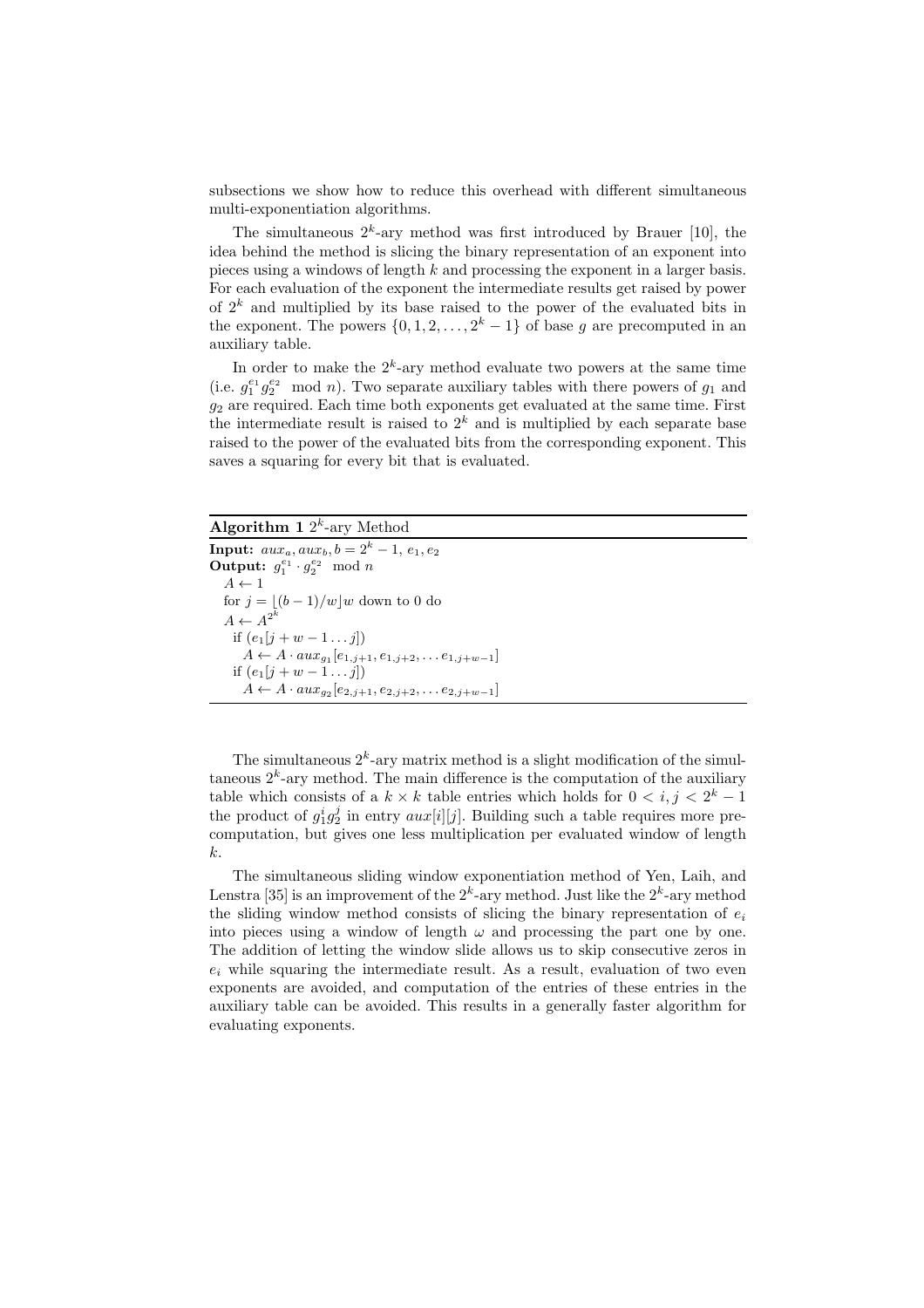To evaluate two exponents simultaneously we apply the same trick as for simultaneous  $2^k$ -ary method. But with the change that we check if both evaluated bits are zero. Additional bookkeeping is needed to keep track of the bits.

When comparing both decryption version of the Paillier scheme, the basic computation consists of one fixed exponentiation and a multiplication in  $\mathbb{Z}_{N^2}^*$ and a multiplication in  $\mathbb{Z}_N^*$ . The subgroup variant requires the same operation, except the size of the exponent  $\alpha$  is smaller, which makes the subgroup variant faster. Paillier has suggested an alternative decryption method by means of the Chinese Remainder Theorem (CRT). By defining  $L_p = \frac{\mu - 1}{p}$  and  $L_q = \frac{\mu - 1}{q}$  we can decrypt by separately computing the message modulo  $\hat{p}$  and  $q$  and combining  $m_p$  and  $m_q$  with CRT. First compute  $h_p = L_p(g^{p-1} \mod p^2)$  and  $h_q = L_q(g^{q-1} \mod p^2)$ mod  $q^2$ ) then  $m_p = L_p(c^{p-1} \mod p^2)h_p \mod p$  and  $m_q = L_q(c^{q-1} \mod q^2)h_q$ mod  $q$  and finally recombine using CRT. Additional speed-up can be found by computing  $L(\mu)$  efficiently with as  $\mu \cdot n^{-1}$  mod  $2^{|n|}$ . This is just a multiplication and a logical AND. Another way to make computations more efficient is a careful choice of parameters. For instance if one chooses  $q = 1 + n$  then the exponentiation  $g^m$  can be executed using only one multiplication, namely  $g^m = (1+n)^m \equiv (1+mn) \mod n^2$ . This only works for the encryption in the main variant of the Paillier scheme. Such optimizations can provide substantial speed-ups as we show in the next subsection.

#### 5.3 Results

In this section we describe how we benchmarked our implementation with various optimizations and discuss the results. We have chosen to benchmark the three above simultaneous multi-exponentiation algorithms and their parameters for key sizes N ranging from 1024-bit to 4096-bit with increments of 1024-bits.

To benchmark the speed of encryption of the Paillier cryptosystem we ran the main variant with  $q = N + 1$  and the subgroup variant with the 3 different simultaneous multi-exponentiation algorithms, with window size  $k$  as parameter. For windows size k we select  $1 < k \leq 5$ , as choosing k higher then 5 will result in longer pre-computation for these bit sizes.

The benchmarks can be found in Figure 4. The speed of the algorithms becomes clear as the key-sizes increases. As it is infeasible to test all combinations of random element r and message  $m$ , we have chosen  $m$  and r to have the same size as the sub-group length in bits this is approximately  $1/4$  of N. This is due to the requirement of the Paillier cryptosystem. The benchmarks are taken without creating of the auxiliary table, the timings for creating the auxiliary table can be found in table 5.3.

It is clear that the main variant of the Paillier with optimized parameters is slowest, this is mostly due to the computation of  $r^N$  with N having  $\{1024, \ldots 4096\}$ -bits. The simultaneous  $2^k$ -ary normal and matrix- variant as well as simultaneous sliding window method perform better with a greater  $k$  if the key length gets bigger. Also, we can see that  $2^k$ -ary matrix performs better than  $2^k$ -ary method as the key size grows. This is  $2^k$ -ary matrix has larger pre-computation but has one multiplication less for evaluating one bit of the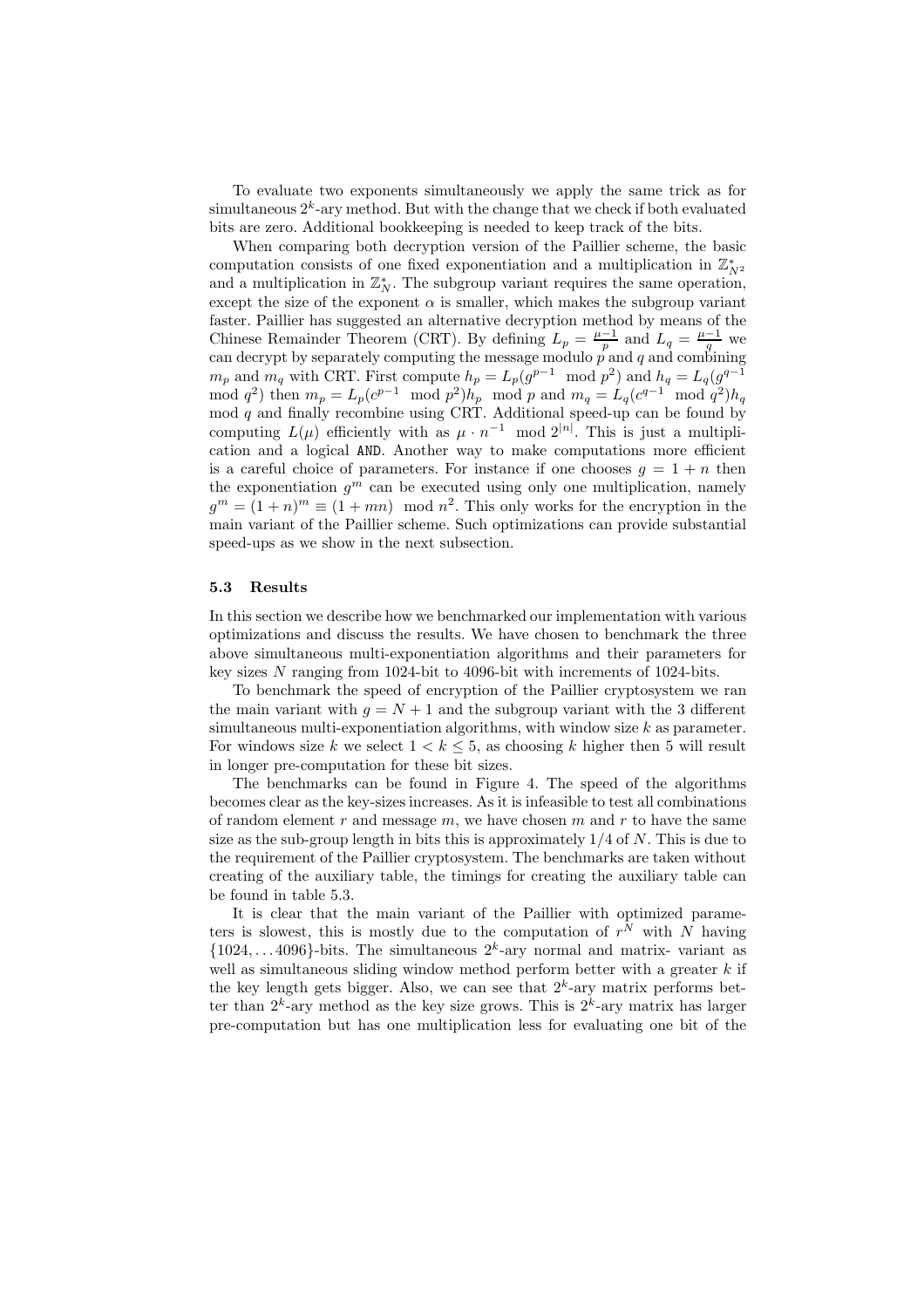

Fig. 4. The execution time in CPU cycles with different keys sizes with simultaneous sliding window method (ssw), simultaneous  $2^k$ -ary method (kary) and simultaneous  $2^k$ -ary method (karym) parameter k is the size of the window in bits and the main variant (sc-main) with  $q = n + 1$ .

exponent. The simultaneous sliding window method is in most cases the best performing algorithm, this is due the fact that it skips consequent zeros.

The benchmarks were performed by using a 2 GHz Intel Pentium E2180 dual core with 1024KB cache per core and 2 GB Ram. The system is running Fedora release 8 with kernel 2.6.26.8-57.fc8 in 64-bit mode. For benchmarking we used cpucycles with is part of eBACS [6] to measure the amount of CPU cycles used by the execution.

# 6 Related Work

Several practical systems for general multiparty computation have been implemented during the recent years. FairPlay [22] is the earliest implementation that the authors are aware of. In the system one can specify computations in a high-level, procedural programming language. Using the FairPlay compiler, the high-level programs are then compiled to low-level representations of one-pass boolean circuits. These circuits are then used for secure computation as described by Yao [34]. The timings reported on FairPlay show that FairPlay is efficient, but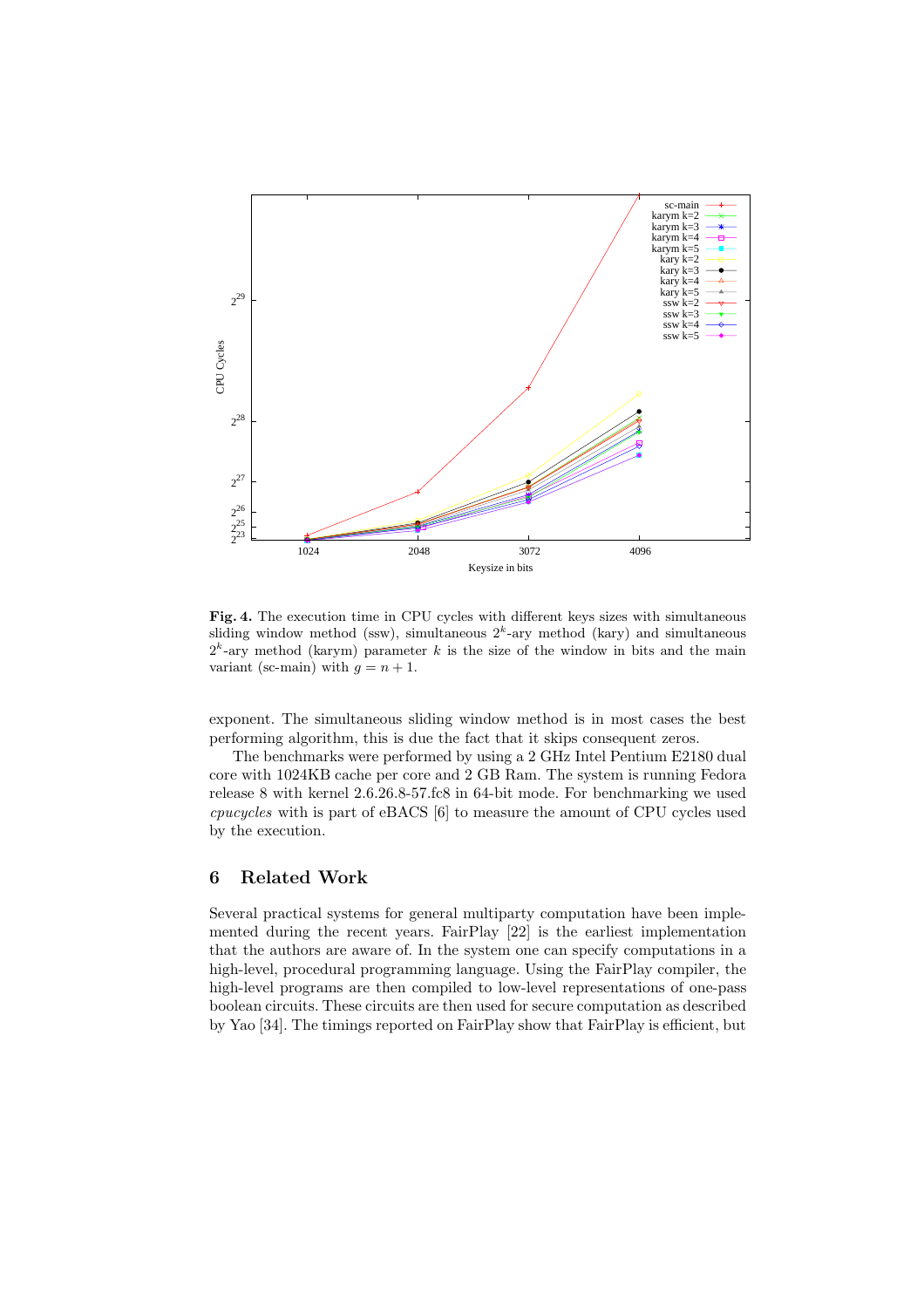|                       |      |       |       | $1024-bits(ms)$ $\sqrt{2048-bits(ms) \cdot 3072-bits(ms) \cdot 4096-bits(ms)}$ |
|-----------------------|------|-------|-------|--------------------------------------------------------------------------------|
| $2^k$ -ary, $k = 2$   | 0.04 | 0.11  | 0.24  | 0.41                                                                           |
| $2^k$ -ary, $k=2$     | 0.11 | 0.34  | 0.73  | 1.22                                                                           |
| $2^k$ -ary, $k=2$     | 0.27 | 0.80  | 1.72  | 2.85                                                                           |
| $2^k$ -ary, $k = 2$   | 0.58 | 1.72  | 3.66  | 6.09                                                                           |
| $2^k$ -ary m, $k = 2$ | 0.12 | 0.38  | 0.80  | 1.32                                                                           |
| $2^k$ -ary m, $k = 3$ | 0.55 | 1.77  | 3.68  | 6.20                                                                           |
| $2^k$ -ary m, $k = 4$ | 2.26 | 7.31  | 15.25 | 25.62                                                                          |
| $2^k$ -ary m, $k=5$   | 9.14 | 29.54 | 61.51 | 103.77                                                                         |
| ssw $k=2$             | 0.03 | 0.12  | 0.24  | 0.41                                                                           |
| ssw $k=2$             | 0.33 | 0.87  | 1.73  | 2.86                                                                           |
| ssw $k=2$             | 0.39 | 1.22  | 2.39  | 4.03                                                                           |
| ssw $k=2$             | 5.14 | 16.78 | 33.61 | 56.40                                                                          |

Table 4. The *execution time* in miliseconds with differnt keysizes for creation of the auxiliary tables. With  $2^k$ -ary,  $2^k$ -ary (matrix) and ssw (simultaneous sliding window)

it should be noted that it only supports two-party computation in the passive security model. FairPlay has later been supplemented by FairPlayMP [3] which is capable of handling the case with more than two parties in the passive security model assuming less than  $n/2$  corrupted parties. A two-party protocol for secure computation which is secure against a static active adversary has recently been implemented [21]. A further optimized version is reported in [31] where it is used for a practical implementation of two-party AES. Like the protocol used in FairPlay, these protocols are also based on boolean circuits.

Another practical system for general multiparty computation was created by Bogetoft et al. [9] in the SIMAP project. The system was used for the first known large-scale commercial application of secure multiparty computation [8]. It supports general multiparty computation in a passive threshold security model assuming less than  $n/2$  corrupted parties. Like FairPlay it lets users express programs in a high level language, but contrary to FairPlay, it evaluates the programs as arithmetic rather than boolean circuits. The downside of this strategy is that comparison of integers becomes more complex and time consuming. The protocol used in the SIMAP system has also been implemented in the VIFF framework [32]. In addition, VIFF contains a passively secure two-party protocol based on the Paillier cryptosystem as well as an implementation of a multiparty protocol described in Section 4. The ShareMind system [7] represents yet another efficient approach to practical multiparty computation based on arithmetic circuits and additive sharing. It only supports three parties in the passive model and assumes that at most one party gets corrupted. None of the above implementations, though, support the combination of active security and self-trust, that is available with the implementation of the Orlandi protocol described in this paper.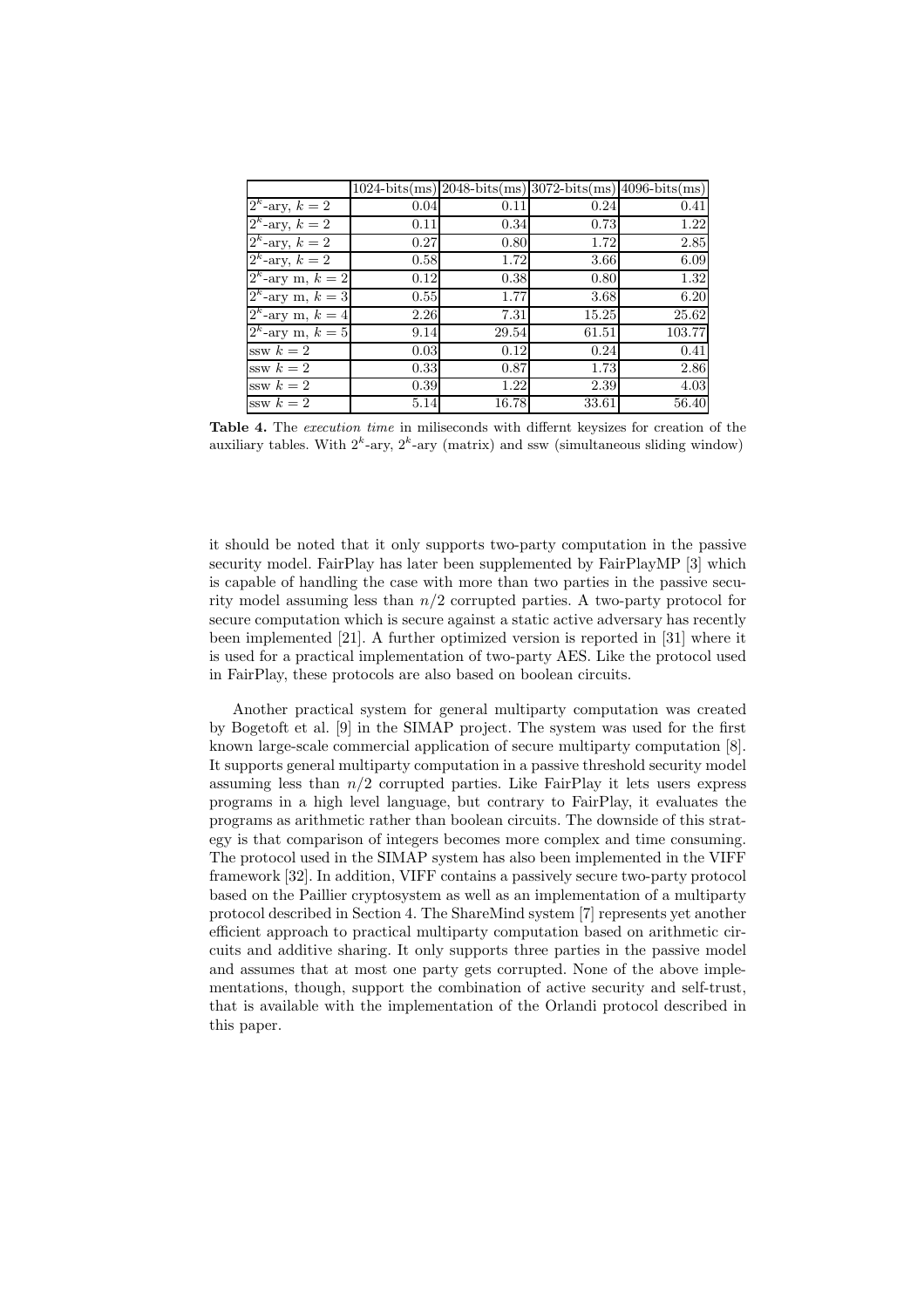# 7 Conclusion and Future Work

In this paper we presented an implementation of the Orlandi protocol, which is the first implementation of a MPC protocol based on arithmetic circuits, which is secure against up to  $n-1$  static, active adversaries. We showed that the protocol can be implemented efficiently in the presence of an efficient implementation of a double trapdoor Petersen commitment scheme and a homomorphic cryptosystem. We also described an efficient implementation of the Paillier cryptosystem.

Practical uses is an interesting direction of future work e.g. auctions, benchmarks, and online games. Also the implementation of a suitable setup phase is interesting. Furthermore it would be interesting to implement and benchmark the  $\mathcal{F}_{PP}(rand, ...)$  functionality. This would also make the implementation secure in the common reference string model.

A further direction of future work would be to implement and benchmark the Lim/Lee [20] and the fractional window exponentiation [23] algorithms, which we expect would provide further speed up.

## Acknowledgements

The authors would like to sincerely thank Ivan Damgård, Claudio Orlandi, and Jesper Buus Nielsen for answering our questions about the Orlandi protocol. In addition many thanks to Tanja Lange, Daniel J. Bernstein, and Peter Schwabe for comments and suggestions on the Paillier cryptosystem. We thank the VIFF and VIFFBench Development Teams for creating VIFF and VIFFBench, respectively. Thanks to our partners in the CACE project for making this collaboration possible. Also thanks to Cryptomatic  $A/S$  for letting us use the PrimeInk ECC library, and to the anonymous reviewers for suggestions on improving the paper.

## References

- 1. Cryptomatic A/S. PrimeInk ECC library v. 6.4.0. http://www.cryptomatic.com.
- 2. Yonatan Aumann and Yehuda Lindell. Security against covert adversaries: Efficient protocols for realistic adversaries. In Salil P. Vadhan, editor, Theory of Cryptography, volume 4392 of Lecture Notes in Computer Science, pages 137–156. Springer, 2007.
- 3. Assaf Ben-David, Noam Nisan, and Benny Pinkas. FairplayMP: a system for secure multi-party computation. In Peng Ning, Paul F. Syverson, and Somesh Jha, editors, ACM Conference on Computer and Communications Security, pages 257–266. ACM, 2008.
- 4. Michael Ben-Or, Shafi Goldwasser, and Avi Wigderson. Completeness theorems for non-cryptographic fault-tolerant distributed computation (extended abstract). In J'anos Simon [18], pages 1–10.
- 5. Josh Danieln Cohen Benaloh. Verifiable Secret-Ballot Elections. PhD thesis, Yale University, 1978.
- 6. Daniel J. Bernstein and Tanja Lange. eBACS: ECRYPT benchmarking of cryptographic systems. http://bench.cr.yp.to.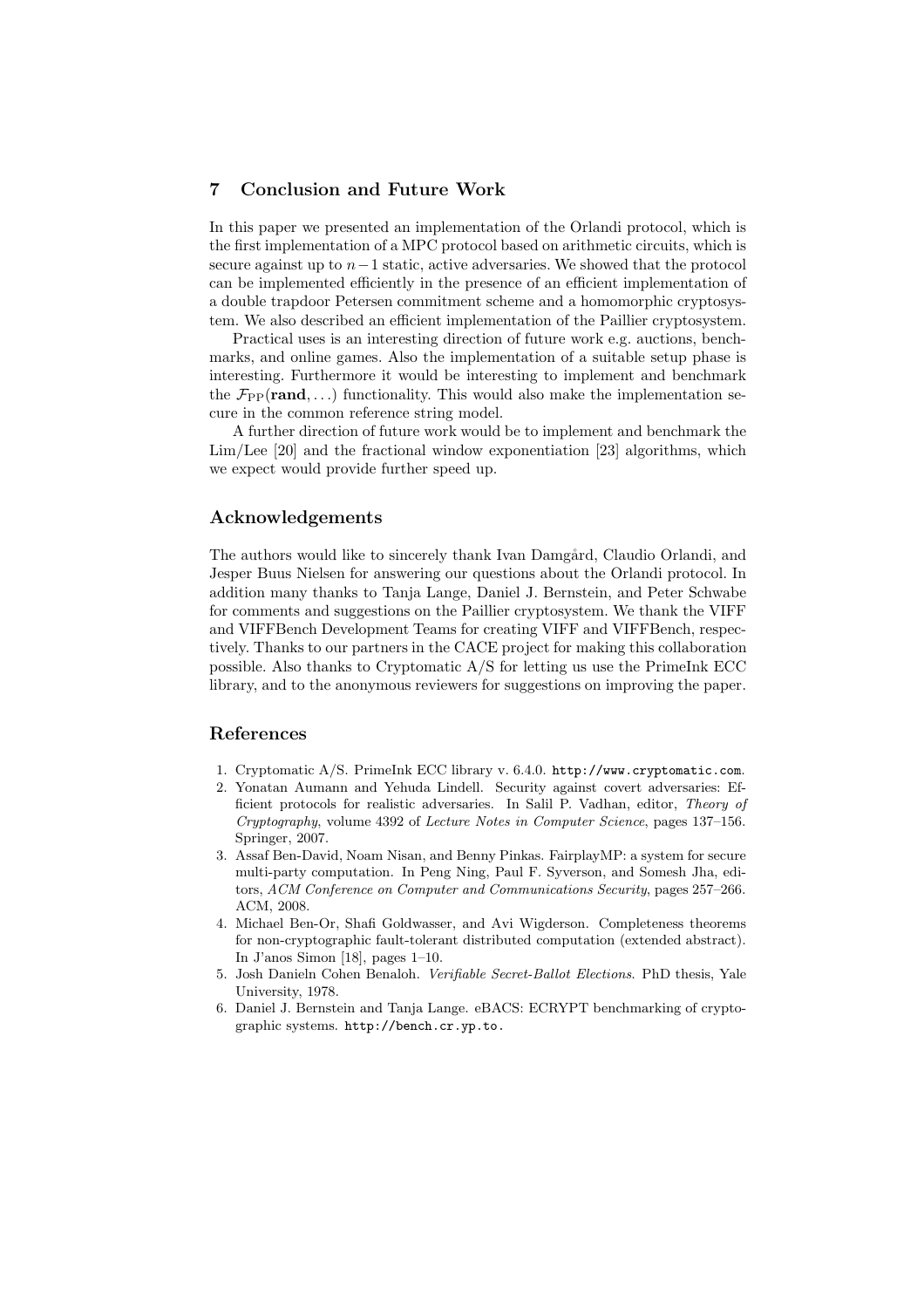- 7. Dan Bogdanov, Sven Laur, and Jan Willemson. Sharemind: A framework for fast privacy-preserving computations. In Sushil Jajodia and Javier López, editors, ESORICS 2008, 13th European Symposium on Research in Computer Security, volume 5283 of Lecture Notes in Computer Science, pages 192–206. Springer, 2008.
- 8. Peter Bogetoft, Dan Lund Christensen, Ivan Damgård, Martin Geisler, Thomas Jakobsen, Mikkel Krøigaard, Janus Dam Nielsen, Jesper Buus Nielsen, Kurt Nielsen, Jakob Pagter, Michael I. Schwartzbach, and Tomas Toft. Secure multiparty computation goes live. In Roger Dingledine and Philippe Golle, editors, Financial Cryptography, volume 5628 of Lecture Notes in Computer Science, pages 325–343. Springer, 2009.
- 9. Peter Bogetoft, Ivan Damgård, Thomas P. Jakobsen, Kurt Nielsen, Jakob Pagter, and Tomas Toft. A practical implementation of secure auctions based on multiparty integer computation. In Giovanni Di Crescenzo and Aviel D. Rubin, editors, Financial Cryptography, volume 4107 of Lecture Notes in Computer Science, pages 142–147. Springer, 2006.
- 10. Alfred Brauer. On addition chains. Bulletin of the American Mathematical Society, 45(10):736–739, 1939.
- 11. Ran Canetti. Security and composition of multiparty cryptographic protocols. Journal of Cryptology, 13(1):143–202, 2000.
- 12. Ran Canetti and Marc Fischlin. Universally composable commitments. In CRYPTO '01: Proceedings of the 21st Annual International Cryptology Conference on Advances in Cryptology, volume 2139 of Lecture Notes in Computer Science, pages 19–40, London, UK, 2001. Springer.
- 13. David Chaum, Claude Crépeau, and Ivan Damgård. Multiparty unconditionally secure protocols (extended abstract). In J'anos Simon [18], pages 11–19.
- 14. Ivan Damgård, Martin Geisler, Mikkel Krøigaard, and Jesper Buus Nielsen. Asynchronous multiparty computation: Theory and implementation. In Stanislaw Jarecki and Gene Tsudik, editors, Public Key Cryptography, volume 5443 of Lecture Notes in Computer Science, pages 160–179. Springer, 2009.
- 15. Ivan Damgård, Martin Geisler, and Mikkel Krøigard. Homomorphic encryption and secure comparison. International Journal of Applied Cryptography, 1(1):22– 31, 2008.
- 16. Danny Dolev. The byzantine generals strike again. Technical report, Stanford University, Stanford, CA, USA, 1981.
- 17. Shafi Goldwasser and Silvio Micali. Probabilistic encryption. Journal of Computer and System Sciences, 28(2):270–299, 1984.
- 18. STOC '88: Proceedings of the twentieth annual ACM symposium on Theory of computing. ACM, May 1988.
- 19. Pil Joong Lee and Chae Hoon Lim, editors. Information Security and Cryptology - ICISC 2002, 5th International Conference Seoul, Korea, November 28-29, 2002, Revised Papers, volume 2587 of Lecture Notes in Computer Science. Springer, 2003.
- 20. Chae Hoon Lim and Pil Joong Lee. More flexible exponentiation with precomputation. In Yvo Desmedt, editor, CRYPTO, volume 839 of Lecture Notes in Computer Science, pages 95–107. Springer, 1994.
- 21. Yehuda Lindell, Benny Pinkas, and Nigel P. Smart. Implementing two-party computation efficiently with security against malicious adversaries. In Rafail Ostrovsky, Roberto De Prisco, and Ivan Visconti, editors, Security and Cryptography for Networks, volume 5229 of Lecture Notes in Computer Science, pages 2–20. Springer, 2008.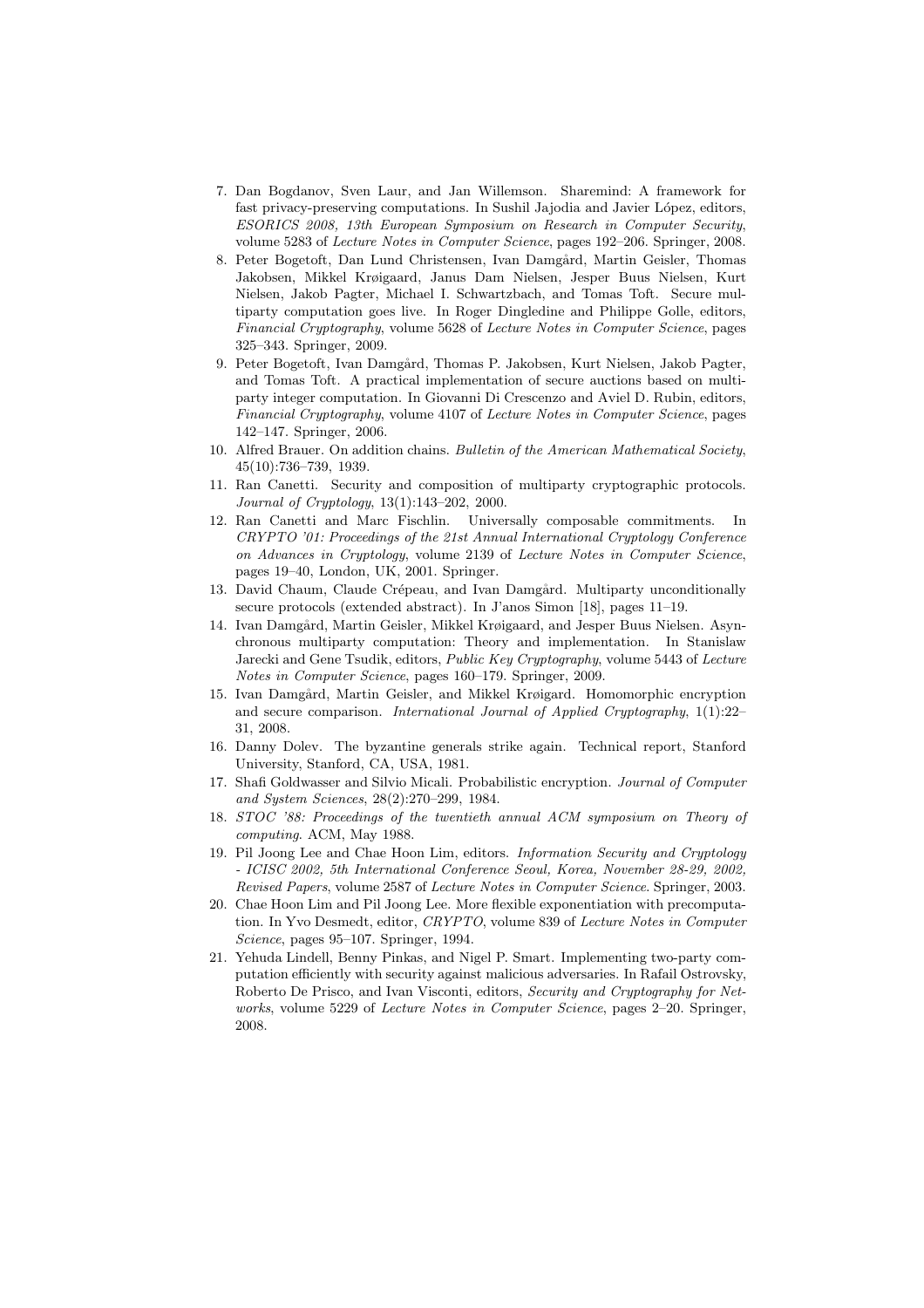- 22. Dahlia Malkhi, Noam Nisan, Benny Pinkas, and Yaron Sella. Fairplay Secure Two-Party Computation System. In USENIX Security Symposium, pages 287– 302. USENIX, 2004.
- 23. Bodo Möller. Improved techniques for fast exponentiation. In Lee and Lim [19], pages 298–312.
- 24. Peter L. Montgomery. Modular multiplication without trial division. Mathematics of computation, pages 519–521, 1985.
- 25. David Naccache and Jacques Stern. A new public-key cryptosystem. In Walter Fumy, editor, Advances in Cryptology, volume 1233 of Lecture Notes in Computer Science, pages 27–36. Springer, 1997.
- 26. Tatsuaki Okamoto and Shigenori Uchiyama. A new public-key cryptosystem as secure as factoring. In Kaisa Nyberg, editor, Advances in Cryptology, volume 1403, pages 308–318. Springer, 1998.
- 27. Claudio Orlandi. LEGO and Other Cryptographic Constructions PhD Progress Report. http://www.cs.au.dk/~orlandi/, March 2009.
- 28. Pascal Paillier. Public-key cryptosystems based on composite degree residuosity classes. In Jacques Stern, editor, EUROCRYPT, volume 1592 of Lecture Notes in Computer Science, pages 223–238. Springer, 1999.
- 29. Pascal Paillier and David Pointcheval. Efficient public-key cryptosystems provably secure against active adversaries. In Kwok-Yan Lam, Eiji Okamoto, and Chaoping Xing, editors, ASIACRYPT, volume 1716 of Lecture Notes in Computer Science, pages 165–179. Springer, 1999.
- 30. Torben P. Pedersen. Non-interactive and information-theoretic secure verifiable secret sharing. In Joan Feigenbaum, editor, Advances in Cryptology, volume 576 of Lecture Notes in Computer Science, pages 129–140. Springer, 1991.
- 31. Benny Pinkas, Thomas Schneider, Nigel P. Smart, and Stephen C. Williams. Secure two-party computation is practical. In 15th Advances in Cryptology –  $ASIACRYPT$ 2009, volume 5912 of Lecture Notes in Computer Science, pages 250–267. Springer, 2009. Full version available at http://eprint.iacr.org/2009/314.
- 32. VIFF The Virtual Ideal Functionality Framework. http://viff.dk.
- 33. VIFFBench Framework. http://bitbucket.org/tpj/viffbench.
- 34. Andrew Chi-Chih Yao. How to generate and exchange secrets (extended abstract). In Foundations of Computer Science, pages 162–167. IEEE, 1986.
- 35. Sung Ming Yen, Chi Sung Laih, and Arjen K. Lenstra. Multi-exponentiation. Computers and Digital Techniques, 141(6):325–326, 1994.

# A Homomorphic properties of Paillier cryptosystem

The encryption of message m is denoted by  $E(m)$  and decryption ciphertext c is denote by  $D(c)$ .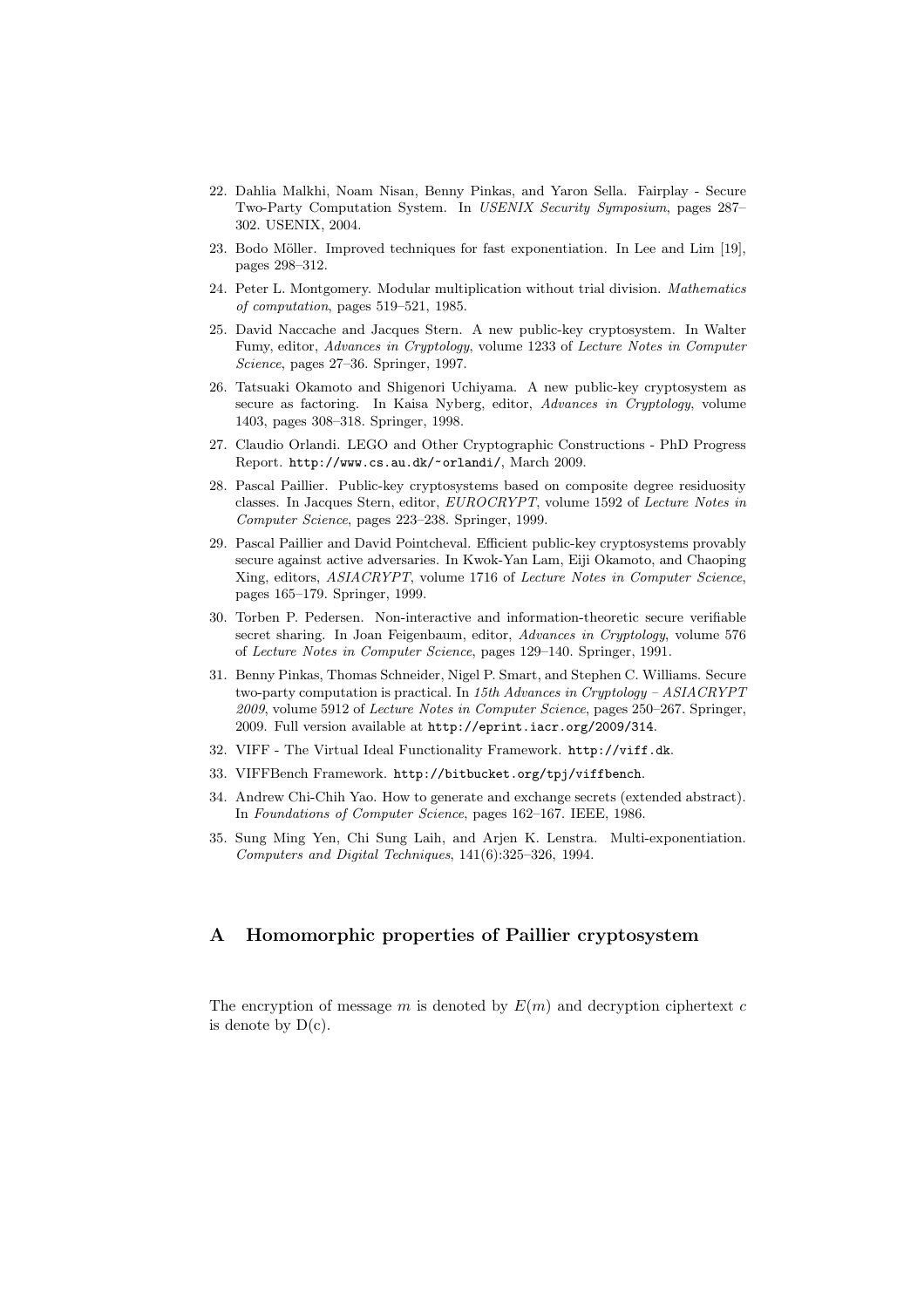$\forall m1, m2 \in \mathbb{Z}_N$  and  $k \in \mathbb{N}$ 

 $D(E(m_1)E(m_2) \mod N^2) = m_1 + m_2 \mod N$  $D(E(m_1)g^{m_2} \mod N^2) = m_1 + m_2 \mod N$  $D(E(m_1)^{m_2} \mod N^2)$  $D(E(m_2)^{m_1} \mod N^2)$  $\Big\} = m_1 m_2 \mod N$  $D(E(m)^k \mod N^2) = km \mod N$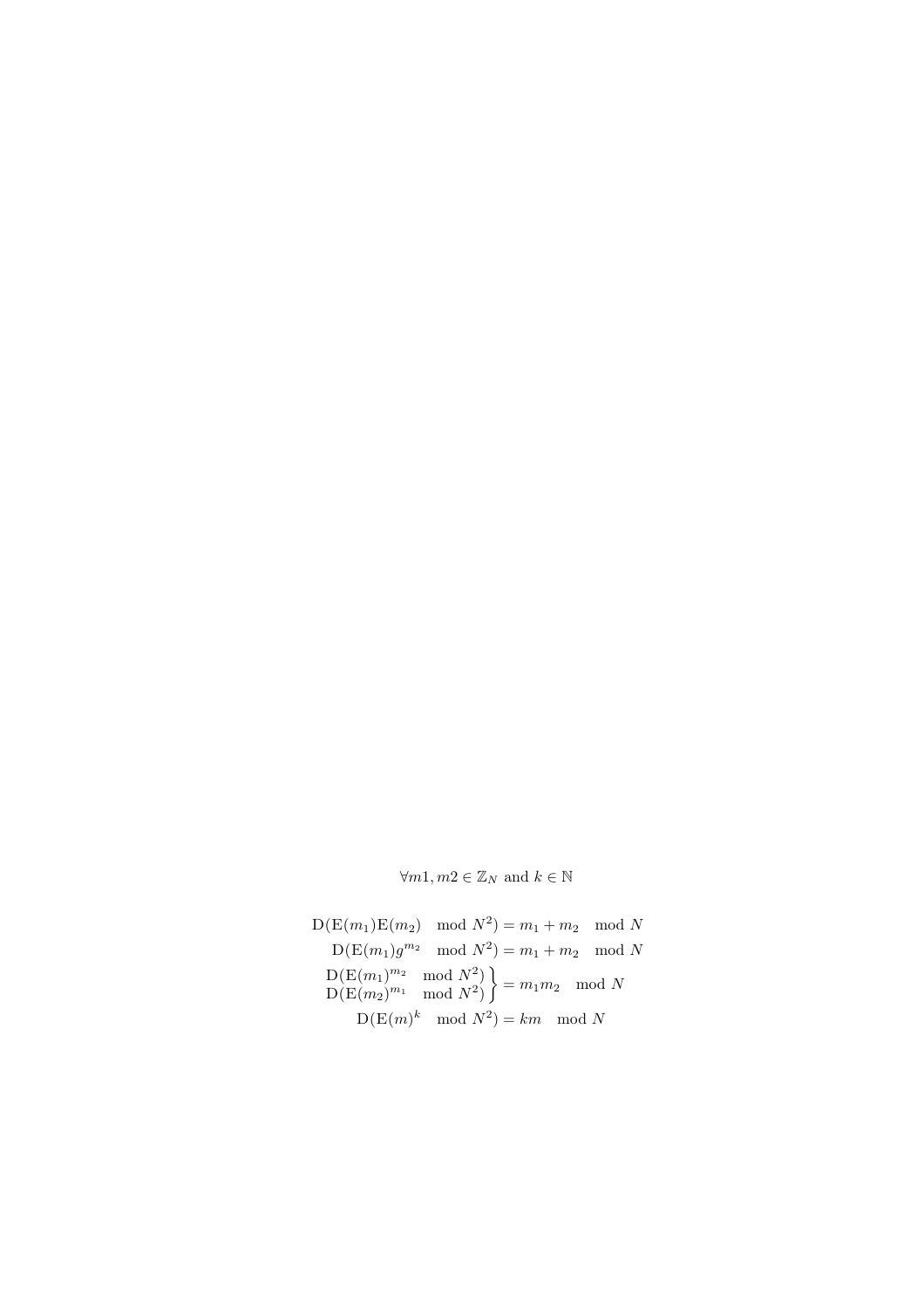# B Tables and Graphs

| parties        | revision count | time (ms)      | stdvar $(ms)$ |
|----------------|----------------|----------------|---------------|
| $\overline{2}$ | 1231           | 3519.6         | $1.0\,$       |
|                | 1355           | 3519.6         | 0.8           |
|                | 1370           | 894.6          | 3.2           |
|                | 1393           | 243.8          | 0.9           |
|                | 1399           | 226.5          | 0.7           |
|                | 1400           | 224.2          | 0.7           |
| 3              | 1231           | 3972.7         | 94.8          |
|                | 1355           | 4012.1         | 157.4         |
|                | 1370           | 376.3          | 72.1          |
|                | 1393           | 155.0          | 59.2          |
|                | 1399           | 168.3          | 35.9          |
|                | 1400           | 170.9          | 38.2          |
| 4              | 1231           | 4607.8         | 416.4         |
|                | 1355           | 4399.1         | 2.3           |
|                | 1370           | 388.6          | 24.0          |
|                | 1393           | 131.0          | 40.4          |
|                | 1399           | 161.1          | 64.7          |
|                | 1400           | 206.1          | 30.9          |
| 5              | 1231           | 5288.6         | 49.6          |
|                | 1355           | 5279.0         | 2.4           |
|                | 1370           | 482.2          | 33.9          |
|                | 1393           | 166.4          | 42.6          |
|                | 1399           | 209.2          | 39.3          |
|                | 1400           | 165.1          | 43.3          |
| 6              | 1231           | 6166.2         | 40.5          |
|                | 1355           | 6143.7         | 134.8         |
|                | 1370           | 575.2          | 30.5          |
|                | 1393<br>1399   | 297.2<br>161.6 | 71.2<br>30.3  |
|                | 1400           | 155.6          | 31.2          |
| 7              | 1231           | 7034.0         | 55.3          |
|                | 1355           | 7086.1         | 184.8         |
|                | 1370           | 668.7          | 29.7          |
|                | 1393           | 244.1          | 51.7          |
|                | 1399           | 160.0          | 25.6          |
|                | 1400           | 167.0          | 33.7          |
| 8              | 1231           | 7678.9         | 183.9         |
|                | 1355           | 7802.3         | 125.0         |
|                | 1370           | 823.7          | 212.1         |
|                | 1393           | 234.6          | $29.5\,$      |
|                | 1399           | 192.0          | $30.8\,$      |
|                | 1400           | 173.6          | 23.8          |
| 9              | 1231           | 8937.4         | 460.2         |
|                | 1355           | 8849.7         | 281.2         |
|                | 1370           | 846.9          | 27.0          |
|                | 1393           | 237.0          | 36.5          |
|                | 1399           | 188.9          | 20.7          |
|                | 1400           | 188.4          | 29.0          |

Table 5. The average execution time in ms. of triple generation as a function of the changes to the implementation.